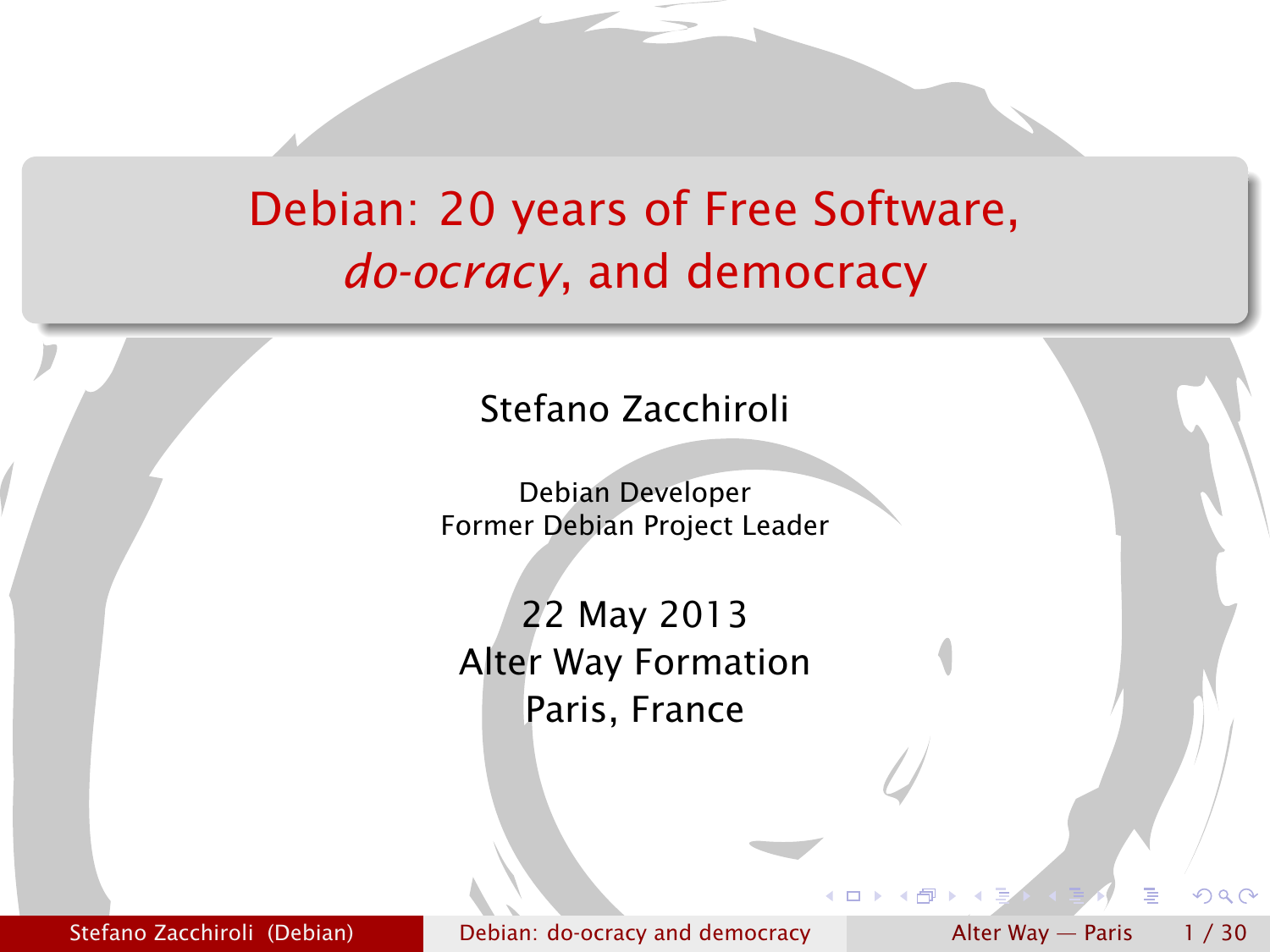## <span id="page-1-0"></span>**Outline**

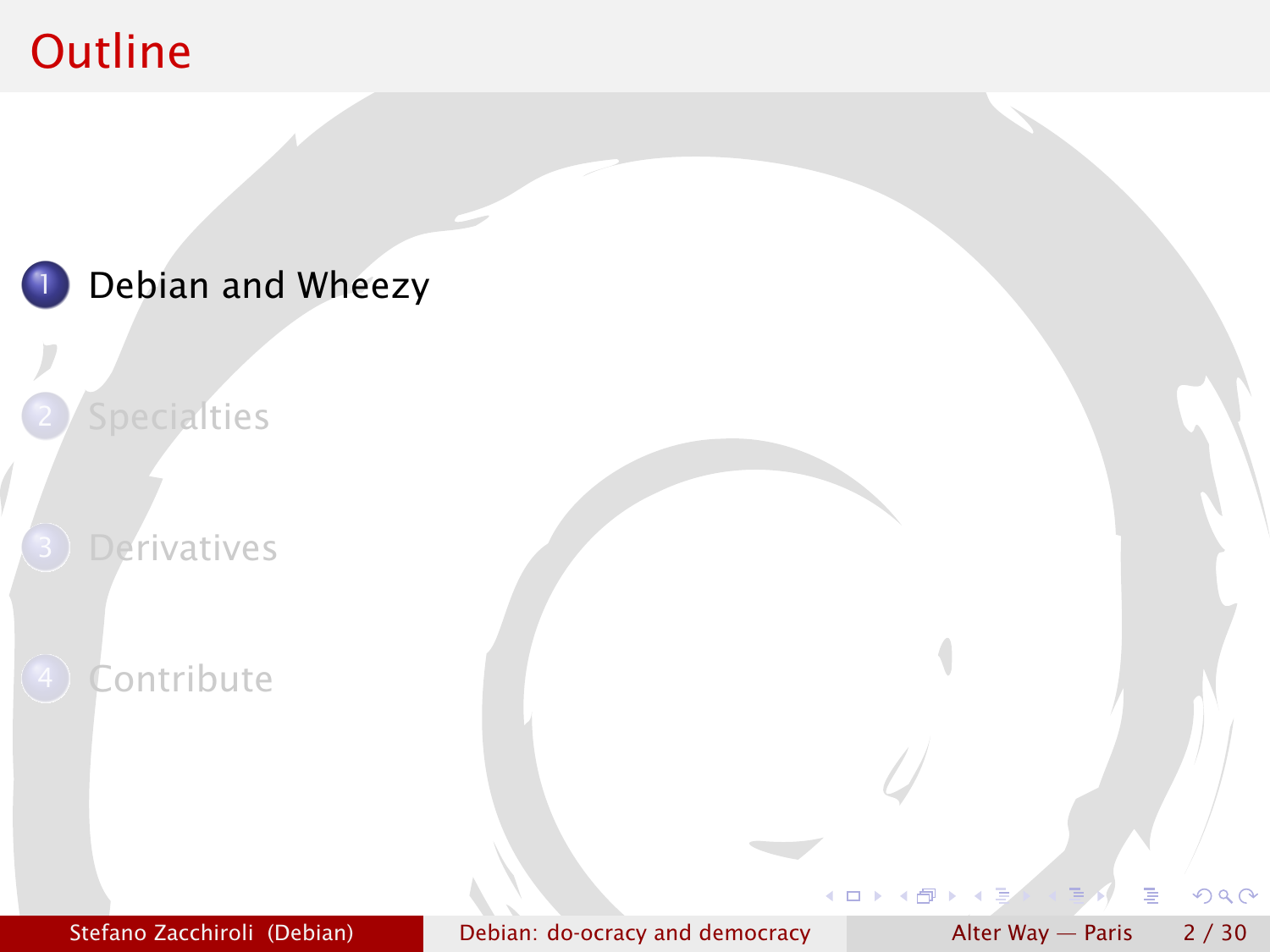#### Debian: once upon a time

*Fellow Linuxers,*

*This is just to announce the imminent completion of a brand-new Linux release, which I'm calling the Debian Linux Release. [. . . ]*

> *Ian A Murdock, 16/08/1993* comp.os.linux.development

- make GNU/Linux competitive with commercial OS
- **e** easy to install
- o built collaboratively by software experts
- 1 *st* major distro developed "*openly in the spirit of GNU*" FSF-supported for a while

 $\cap$  a  $\cap$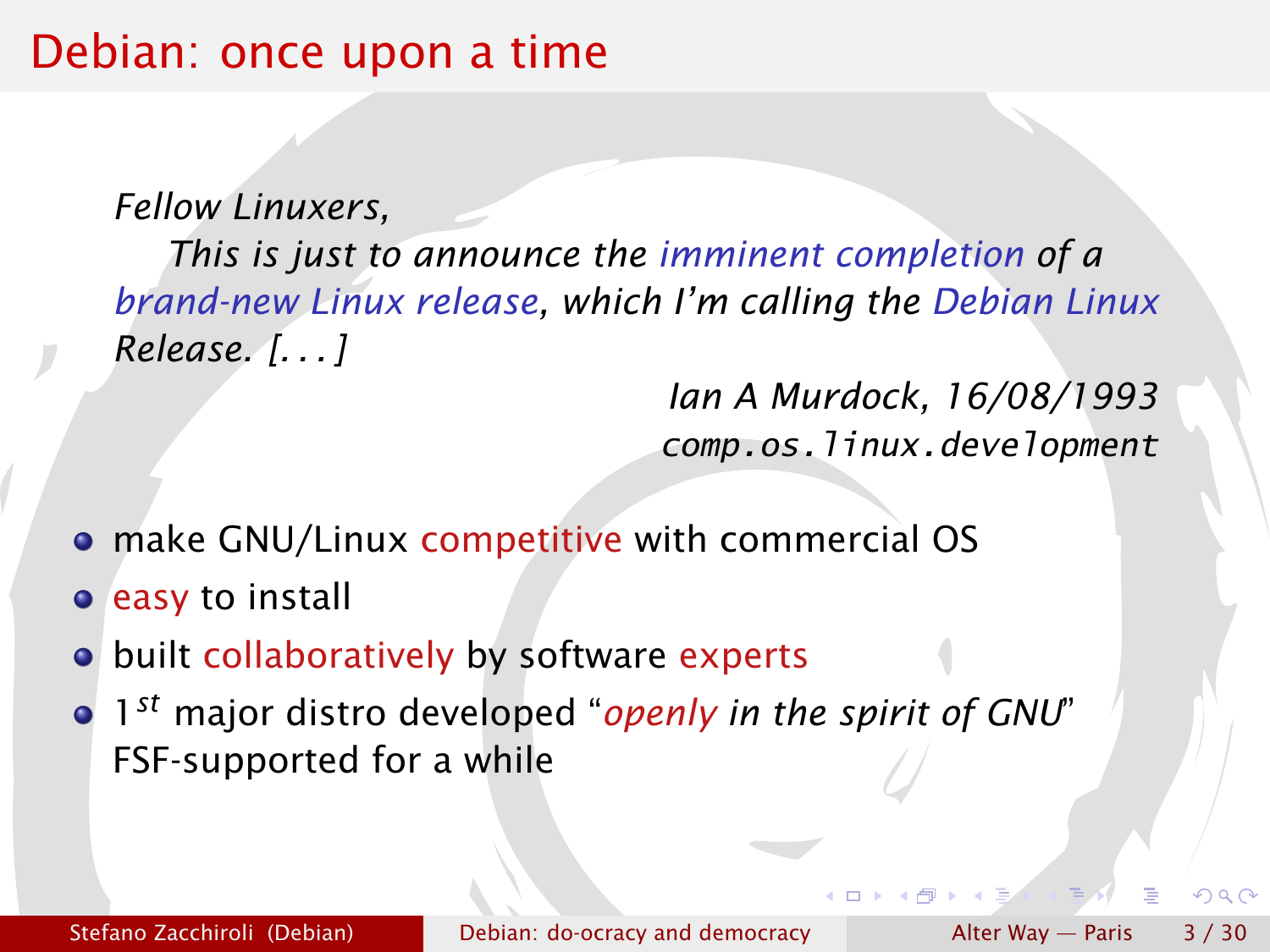#### 1 3 of Debian: the operating system

#### flagship product: Debian stable

- binary distribution
- completely Free (DFSG)
- released every 24 months  $(\approx)$
- a dozen architectures
- archive-wide security support (3-3.5 years)

#### renowned for

ports, stability, packaging system, old hw support, documentation, smooth upgrades, i18n/l10n, the testing suite, runs anywhere, technical policy, package choice, . . .



#### Source packages **Binary packages**

one of the largest Free Software porting platforms

 $\Omega$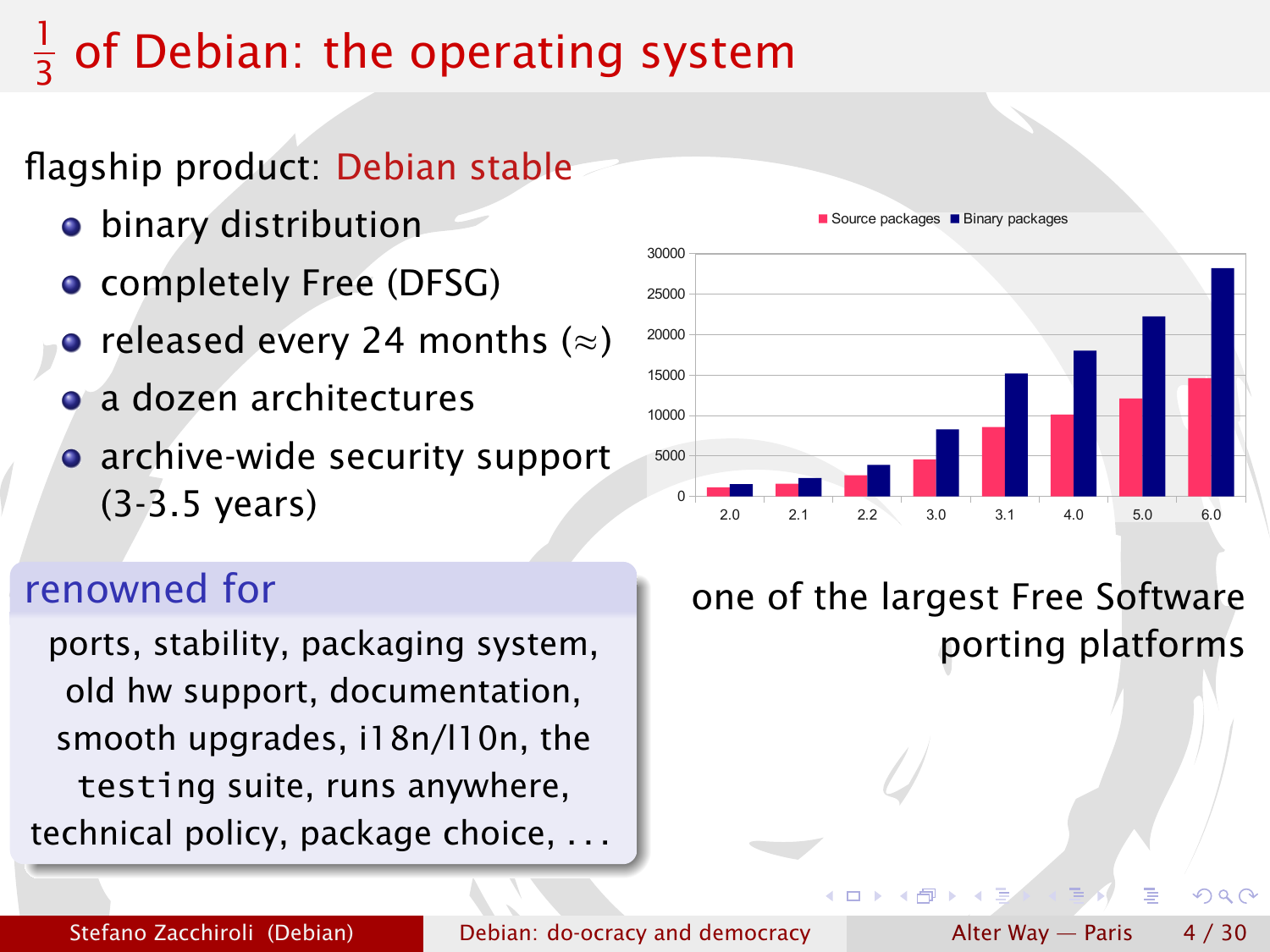## Debian 7.0 "Wheezy" — highlithgs

#### **o** multiarch

- ▶ 3rd party software, easily
- **F** cross-compilation
- **•** private cloud deployment
	- ▶ OpenStack, Xen/XCP, ...
- public cloud support
	- **▶ EC2, Azure, GCE, ...**
- multimedia codecs & frontends
	- **B** 3rd party repositories
- new archs: armhf, s390x
- desktop: GNOME 3.x, KDE Plasma 4.x, XFCE, ...



upgrades throughout the archive

#### released: May 4th, 2013

**K ロ ト K 何 ト K 三** 

Most popular GNU/Linux on the Web (32.7%) overall, 1+ Web server out of 10 (10.8%) runs Debian — [w3techs.com](http://w3techs.com), March 2013

Stefano Zacchiroli (Debian) [Debian: do-ocracy and democracy](#page-0-0) Alter Way — Paris 5 / 30

 $QQ$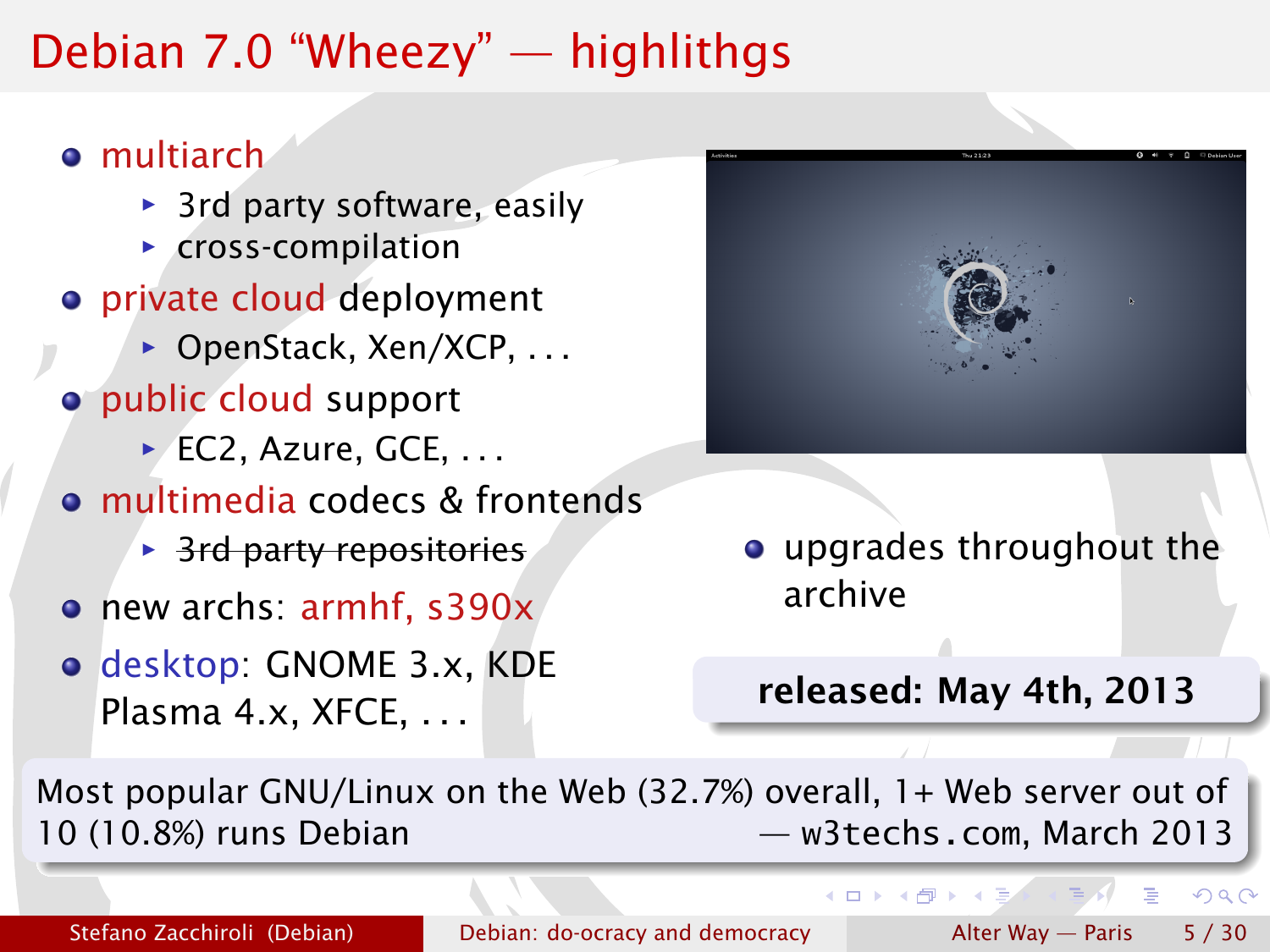#### 1  $\frac{1}{3}$  of Debian: the Project

Common goal:

Create the best, Free operating system.

#### Debian Social Contract (1997) **• 100% Free Software o** give back o don't hide problems priorities: users & Free Software

Debian Constitution (1998)

 $\Omega$ 

Structures and rules of a Free-Software-compatible democracy

Strong motive to join:  $\approx 1'000$  project members, world-wide

Stefano Zacchiroli (Debian) [Debian: do-ocracy and democracy](#page-0-0) Alter Way — Paris 6/30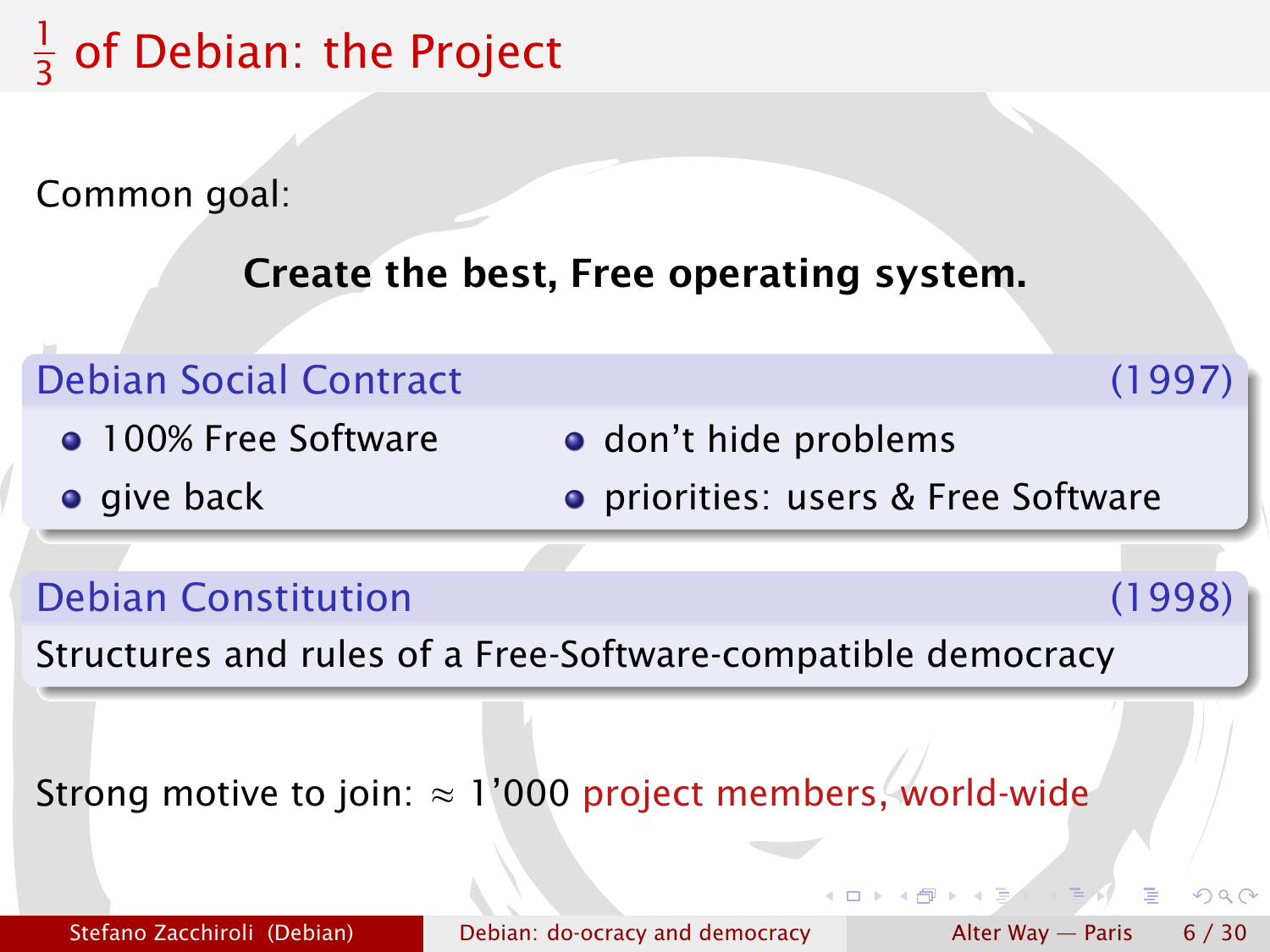#### 1  $\frac{1}{3}$  of Debian: the Project (cont.)

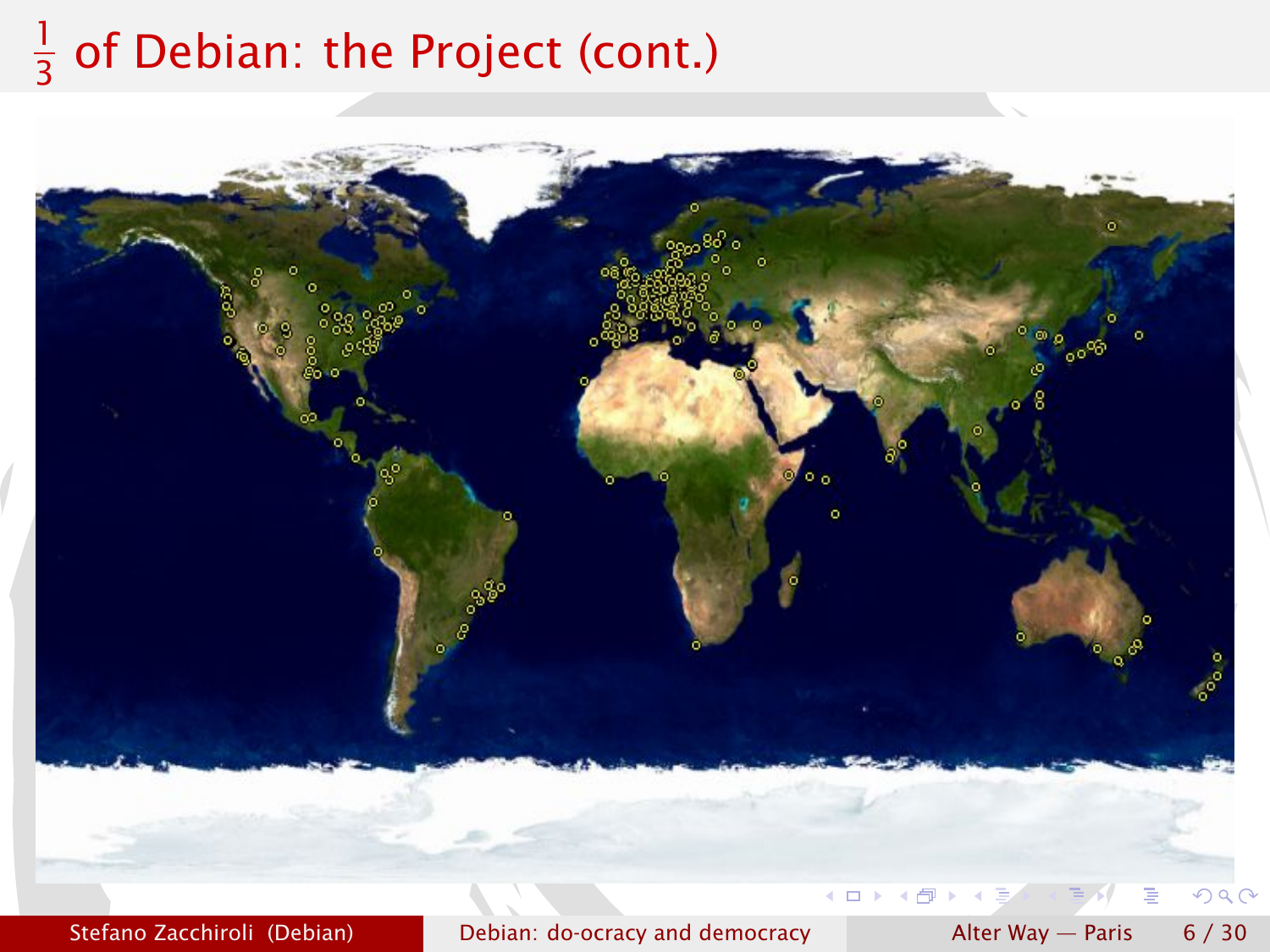### Demography

#### Developer's per country

2012 statistics:

<www.perrier.eu.org/weblog/2012/06/06#devel-countries-201206>

Take a guess: France's position?

Stefano Zacchiroli (Debian) [Debian: do-ocracy and democracy](#page-0-0) Alter Way — Paris 7 / 30

 $\cap$  a  $\cap$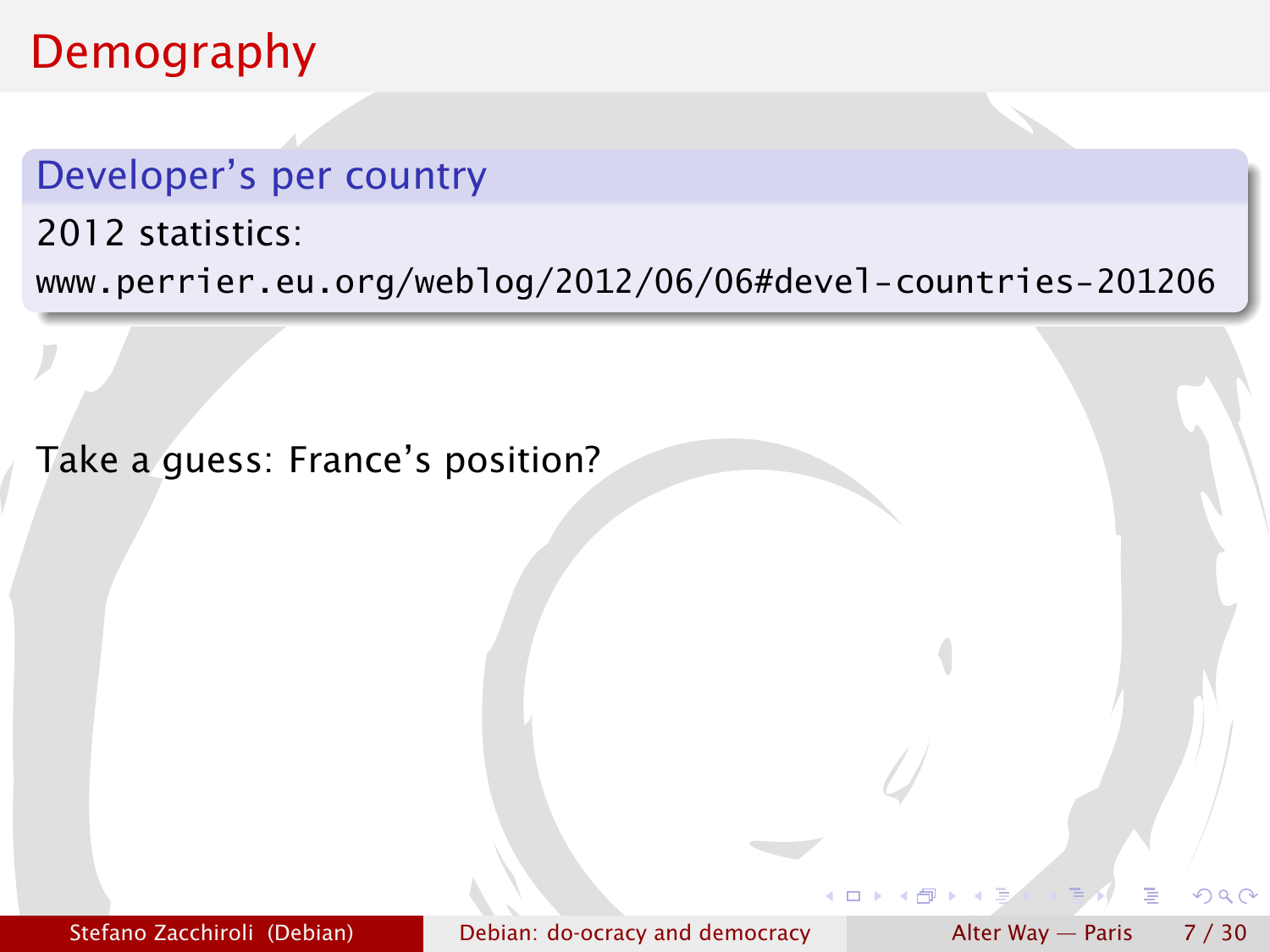## Demography

#### Developer's per country

2012 statistics:

<www.perrier.eu.org/weblog/2012/06/06#devel-countries-201206>

Take a guess: France's position?

in terms of. . .

- n. of (active) project members: #3 (ranking: us, de, fr, uk, ca, au, es)
- n. of (active) project members *pro capite*: #12 (after: most nothern EU countries)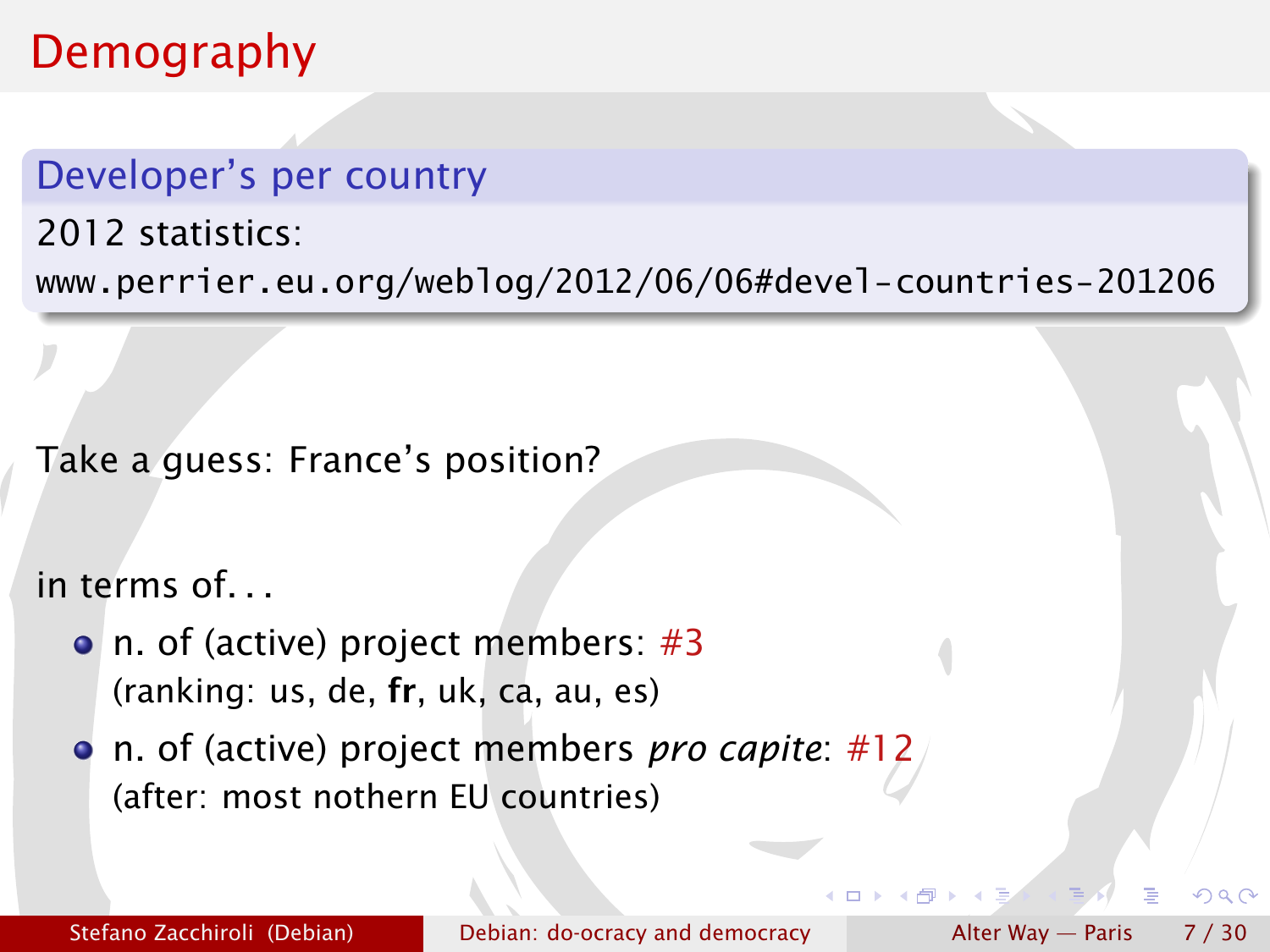#### 1 3 of Debian: the community

#### Open development

- we don't hide problem
- **•** easy to have an impact (just "show me the code!")

#### Large amounts of communication

- **•** mailing lists
- o IRC
- (a few) Web services(, growing)
	- **▶ social: @debian, !debian on identi.ca**

#### Large number of tech-savvy users

users help each other, contribute patches, get involved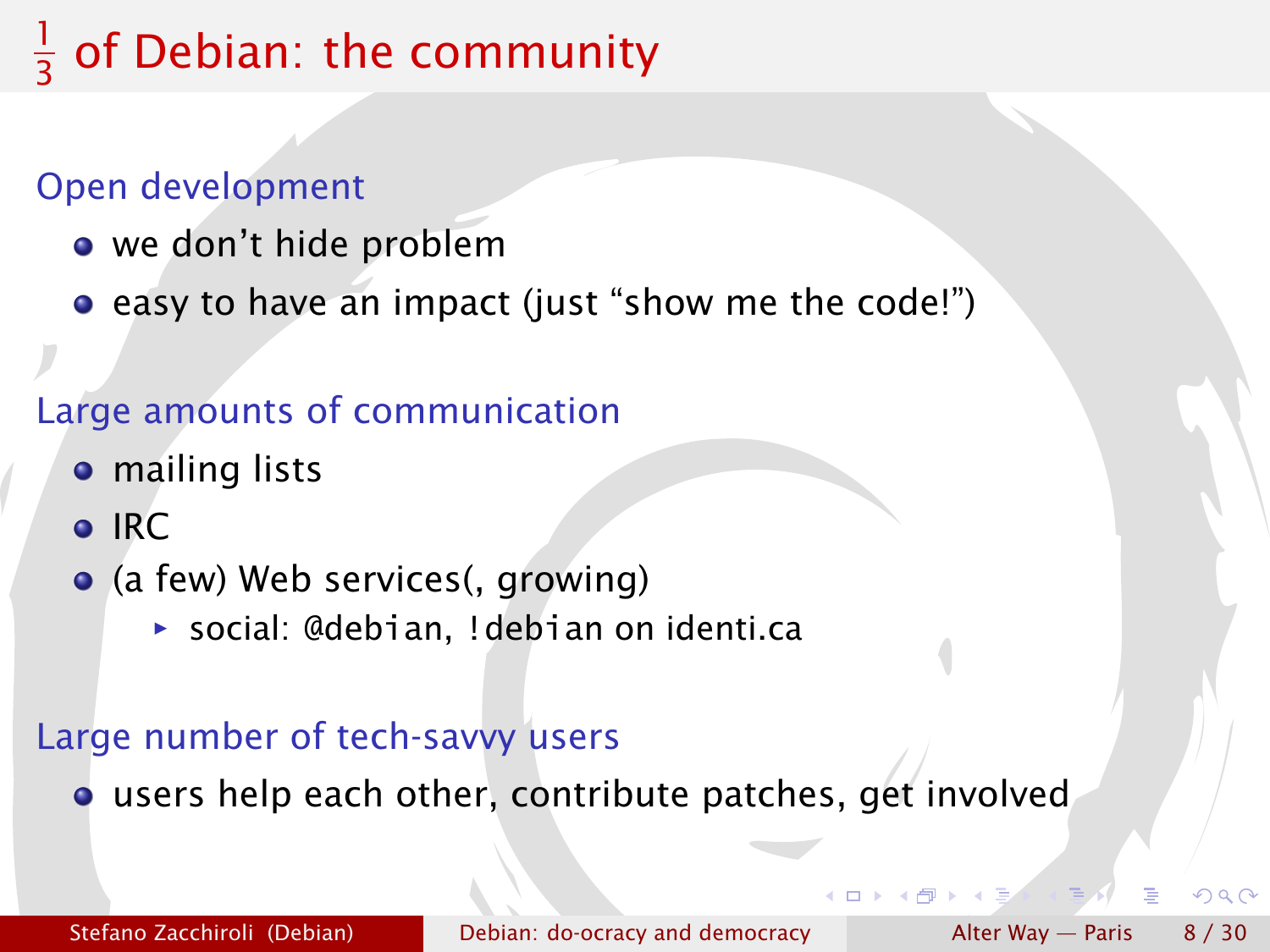## **Outline**

<span id="page-10-0"></span>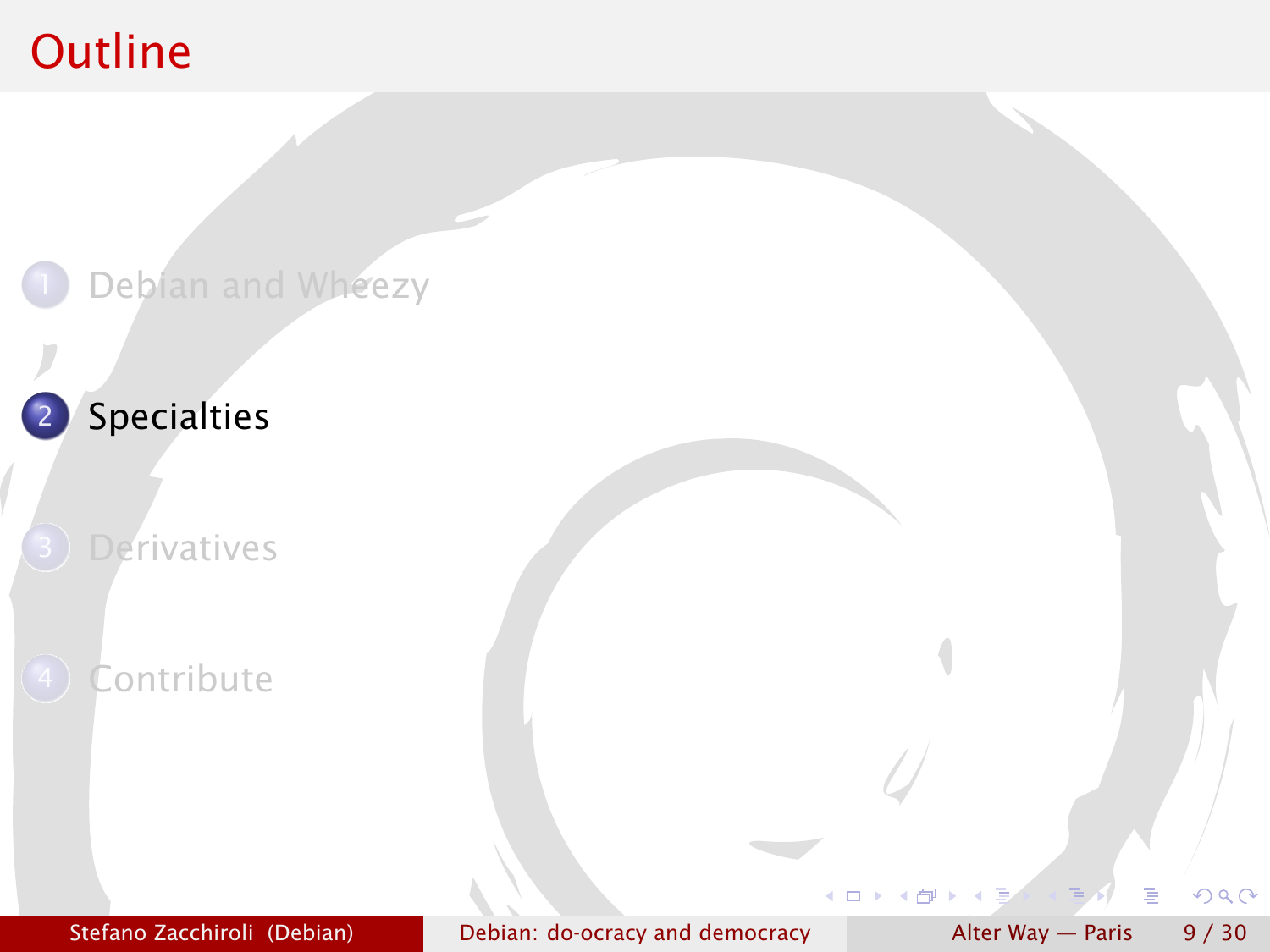## Debian: one of a kind?

#### 1993 — not many distros back then 20 years later — *lots* of other distros (≈300 — [DistroWatch\)](http://distrowatch.com)

openSUSE, Linux Mint, PCLinuxOS, Slackware, Gentoo Linux, CentOS, FreeBSD, Arch, Sabayon, Puppy, Lubuntu, MEPIS, Ultimate, NetBSD, Tiny Core, Zenwalk, CrunchBang, Dreamlinux, Vector, Kubuntu, Maemo, Red Hat, aptosid, Peppermint, PC-BSD, Chakra, Salix, ClearOS, KNOPPIX, Xubuntu, Super OS, BackTrack, gOS, TinyMe, Zentyal, EasyPeasy, Frugalware, Clonezilla, Pardus, Meego, OpenBSD, Quirky, PC/OS, Zorin, Debian, SystemRescue, Element, Unity, SliTaz, Macpup, wattOS, Scientific, Mythbuntu, Slax, DragonFLY, Elive, linux-gamers, 64 Studio, Ubuntu, mageia, Nexenta, Parisx, NuTyX, GhostBSD, Kongoni, moonOS, LFS, Lunar, Imagineos, Untangle, Fedora, Yellow Dog, aLinux, Yoper, IPFire, BlankOn, Mandriva, PureOS, FreeNAS, Moblin, Linpus, TurboLinux, blackPanther, . . .

#### with many differences:

- **o** technical choices
- **o** release management
- **•** release schedule
- target user
- **o** community
- **o** support
- **•** packaging system
- user base
- **o** look & feel

 $\bullet$  . . .

# How is Debian different?

Stefano Zacchiroli (Debian) [Debian: do-ocracy and democracy](#page-0-0) Alter Way — Paris 10 / 30

つQへ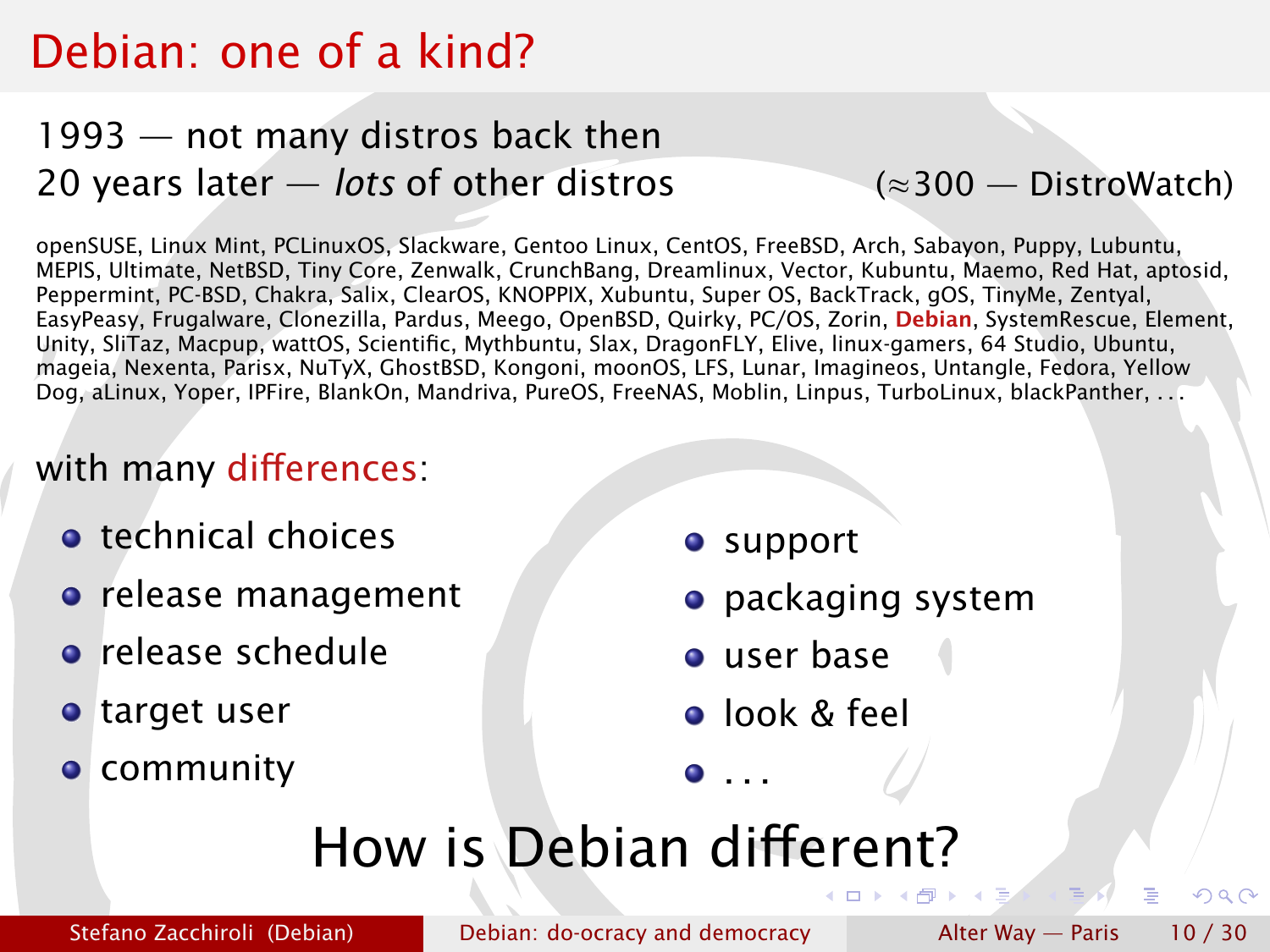## Debian's special #1: package quality

#### " Culture of technical excellence "

- **•** package design: Policy i.e. "how a package should look like"
- package testing: lintian, piuparts, archive rebuilds (FTBFS), . . .
- **•** package maintainers are software experts
- no 2*nd* class packages, all are equal

#### Debian release mantra

*we release when it's ready*

Stefano Zacchiroli (Debian) [Debian: do-ocracy and democracy](#page-0-0) Alter Way — Paris 11 / 30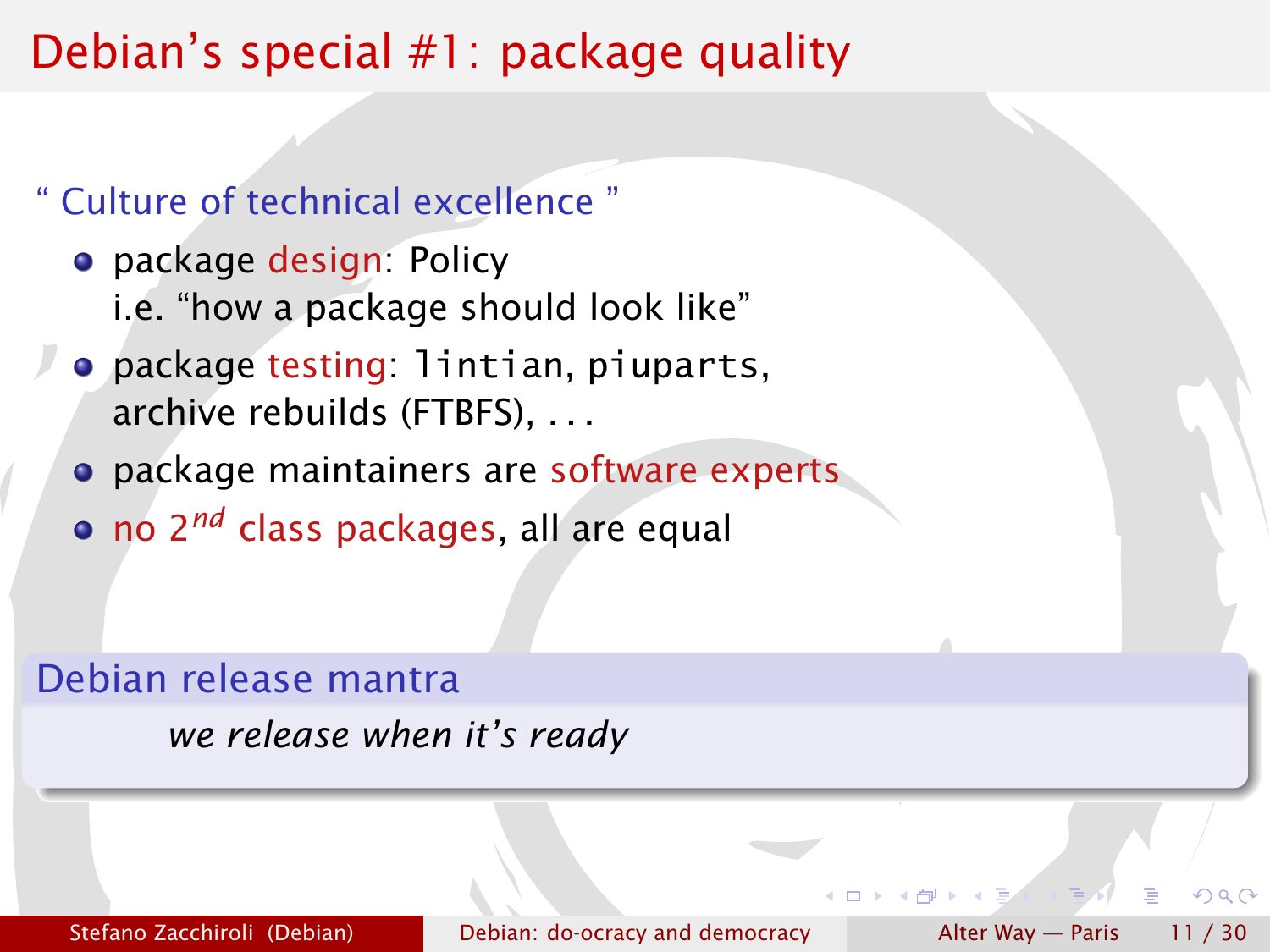## Debian's special #2: freedom

Firm principles: developers and users bound by the *Social Contract*

<sup>1</sup> promoting the "culture of Free Software" since 1993 **2** Free the bottom up

- ► in its software firmware included !
- *<sup>ñ</sup>* in its infrastructure no non-free web services (for users) no non-free infrastructure (for developers)

#### Community awareness

- users know
- **o** users trust Debian not to betray Free Software principles
- high bar for software freedom advocates

 $\Omega$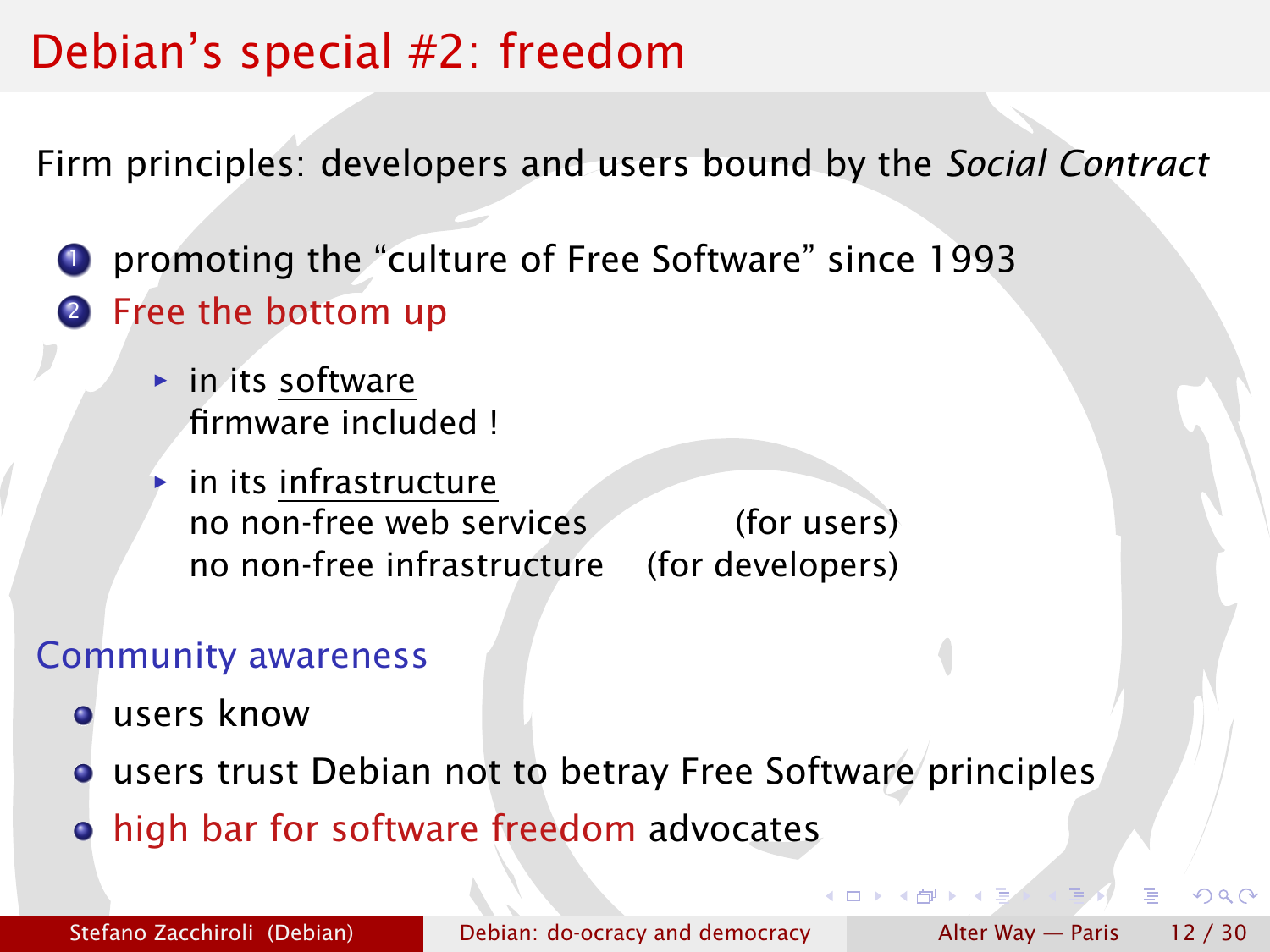## Debian's special #3: independence

Debian is an independent project

- no (single) company babysitting us
- **·** living up on:
	- **1** donations (money & hardware)
	- <sup>2</sup> gift-economy
- . . . truly remarkable in today "big" distro world

<span id="page-14-0"></span>people trust Debian choices not to be "profit-driven"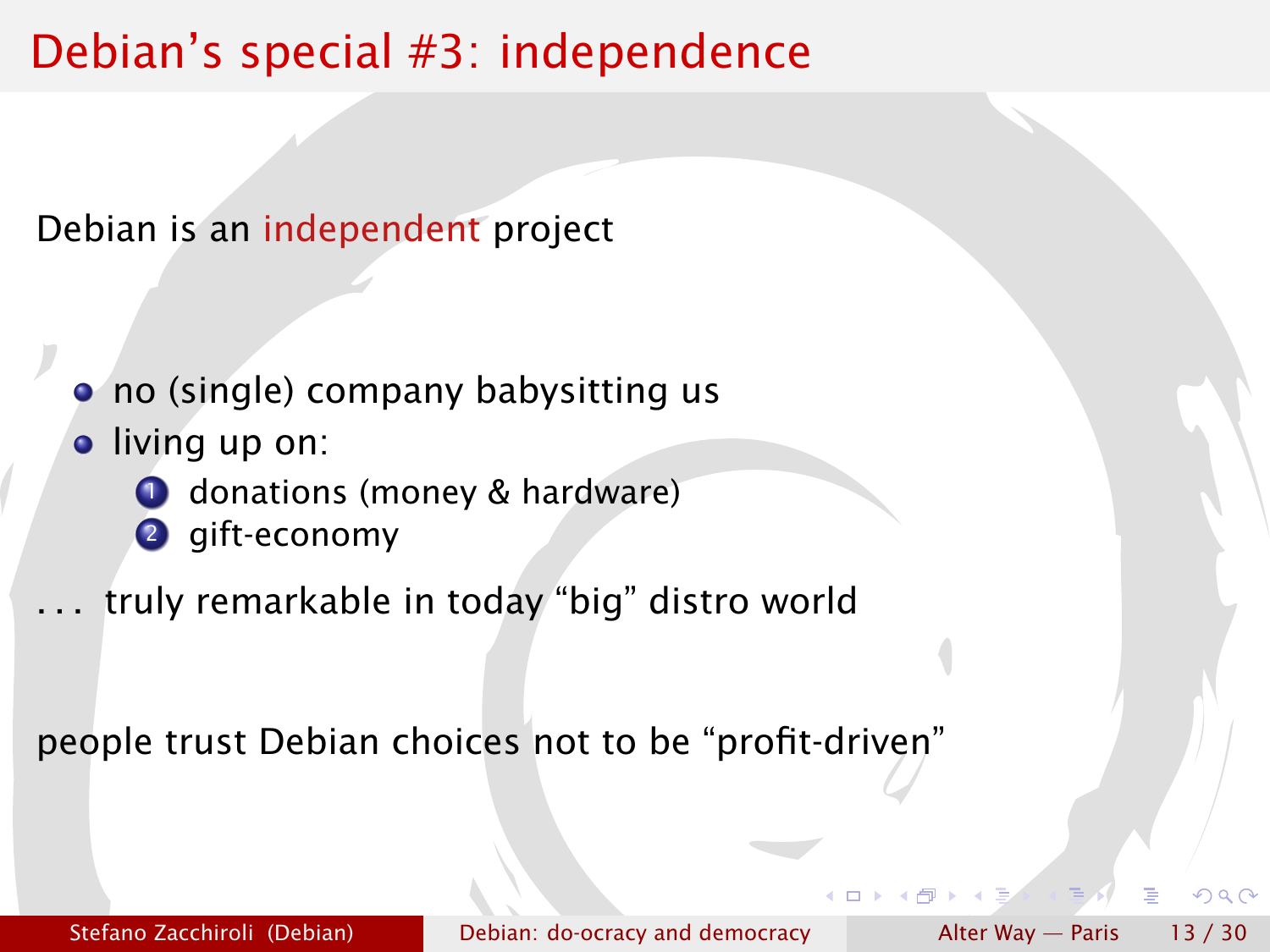# Debian's special #4: decision making

**O** do-ocracy

*An individual Developer may make any technical or nontechnical decision with regard to their own work;* — Debian Constitution, §3.3.1.1

democracy

*Each decision in the Project is made by one or more of the following:*

*1. The Developers, by way of General Resolution [...]* — Debian Constitution, §2

that means:

- **•** reputation follows work
- **o** no benevolent dictator, no oligarchy
- no imposed decisions

by who has money, infrastructure, people, . [. .](#page-14-0)

Stefano Zacchiroli (Debian) [Debian: do-ocracy and democracy](#page-0-0) Alter Way — Paris 14 / 30

<span id="page-15-0"></span>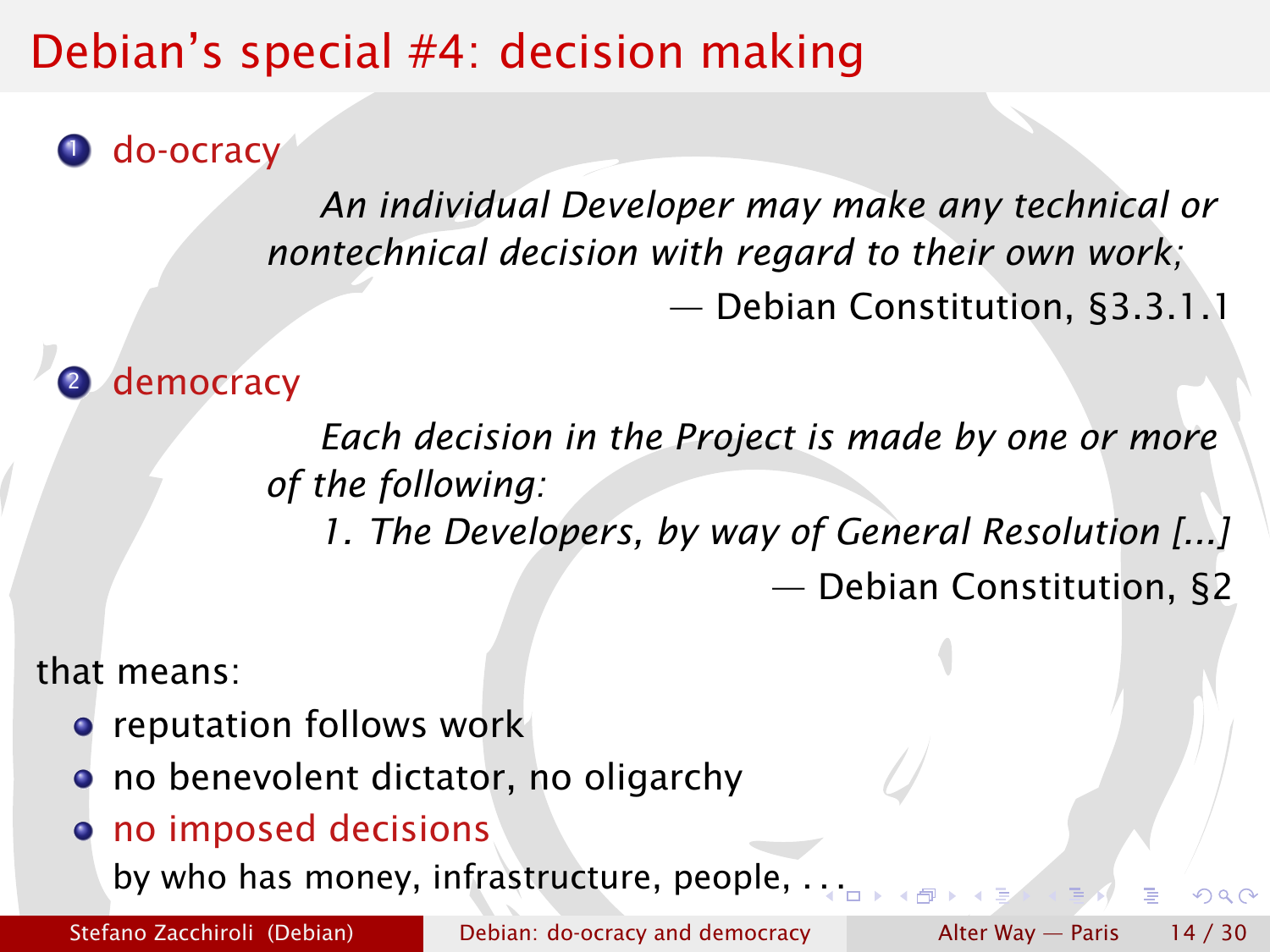## **Outline**

<span id="page-16-0"></span>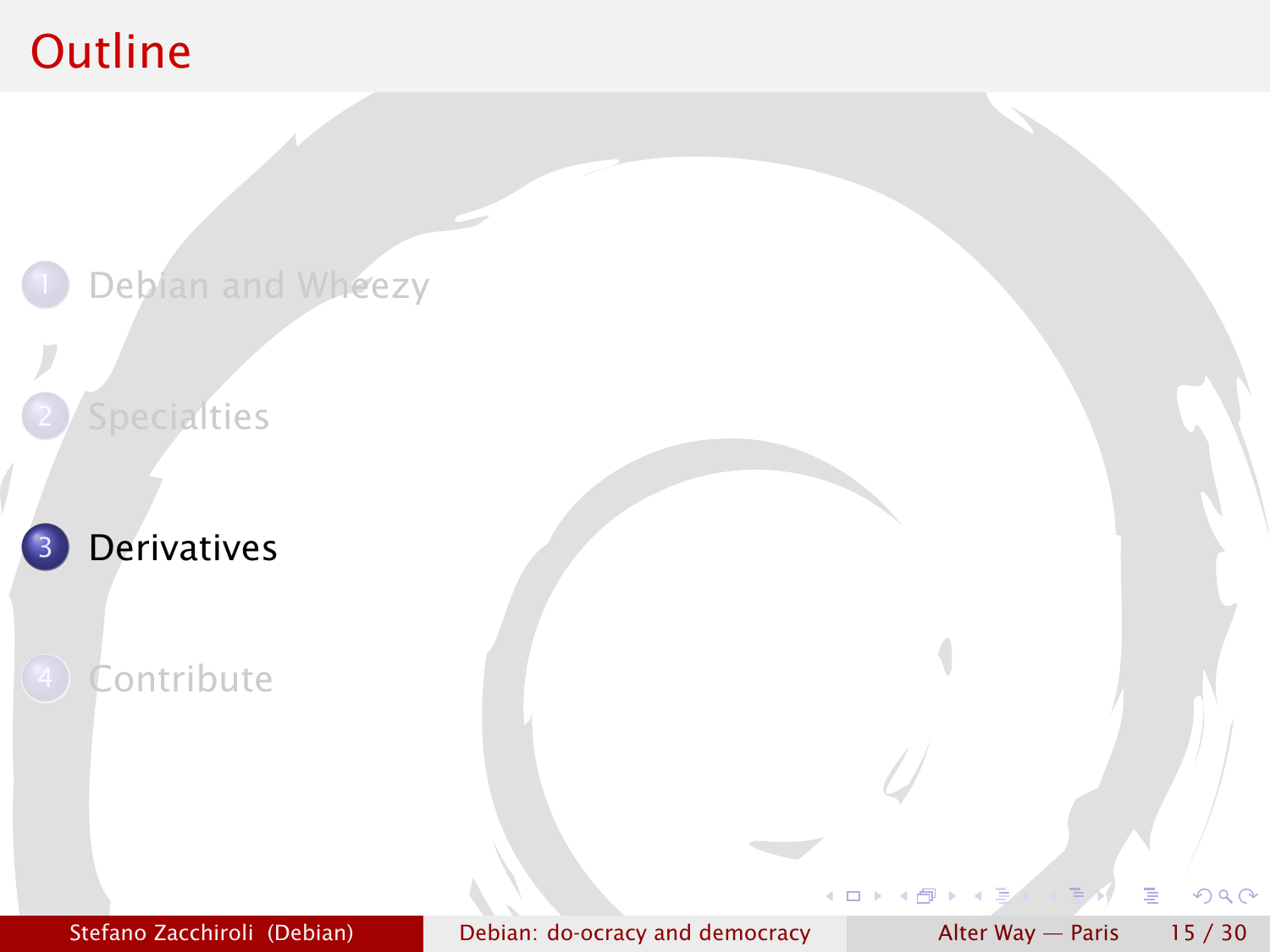## *Interlude* — derivatives how to

#### Free Software 101

Freedom #0, to run the program, for any purpose Freedom #1, to study how the program works, and change it Freedom #2, to redistribute copies Freedom #3, to improve the program, and release improvements

When applied to distros: derived distributions, AKA derivatives

How?  $\bullet$  take existing packages and add your extras 2 patch & rebuild packages as needed **3** sync periodically

Stefano Zacchiroli (Debian) [Debian: do-ocracy and democracy](#page-0-0) Alter Way — Paris 16 / 30

 $\alpha \alpha$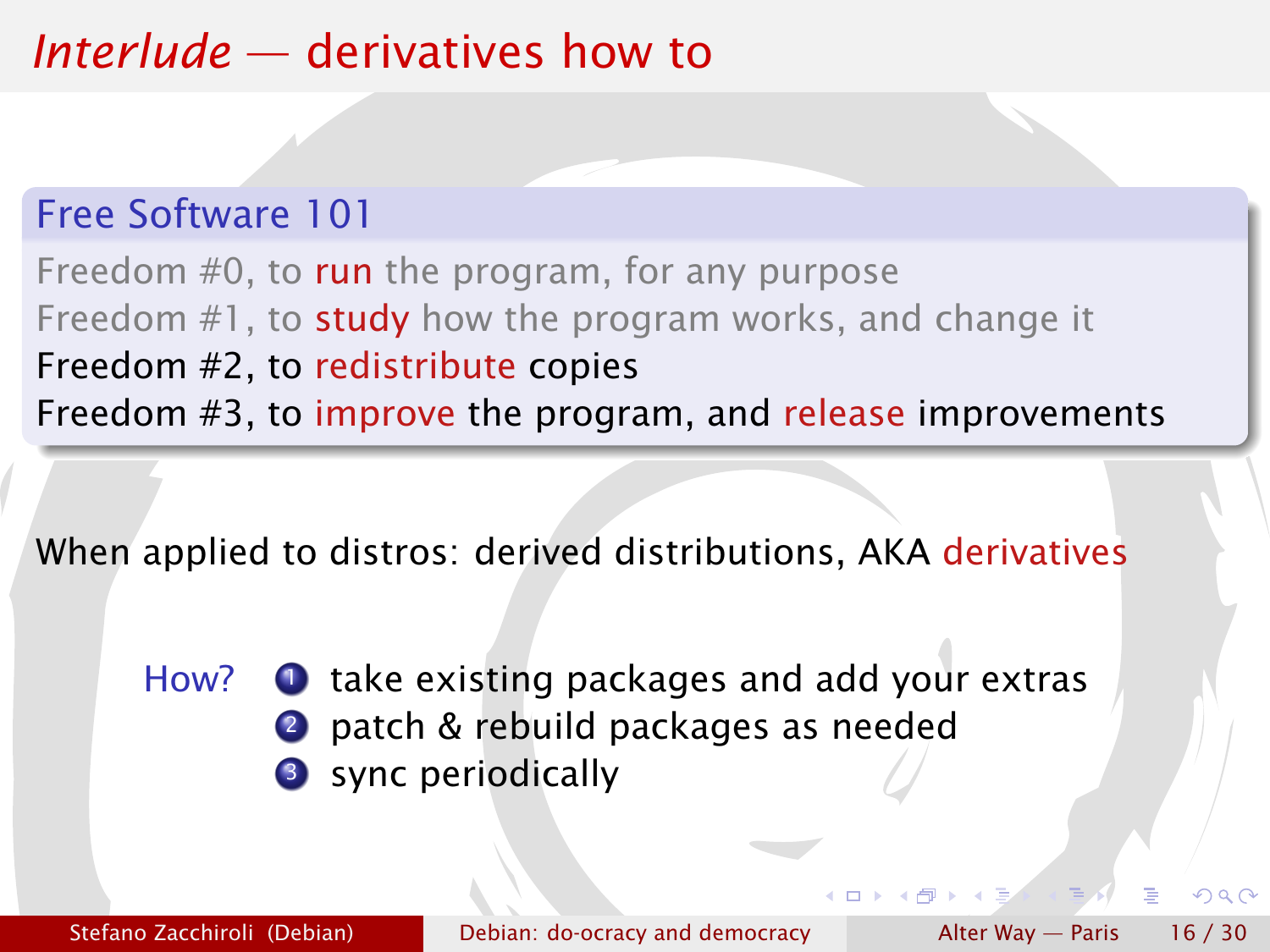## Debian derivatives

#### Debian: a base for ≈140 active derivatives — [DistroWatch](http://distrowatch.com)

- Tucunare, LinEx, Inquisitor, Grml, UniventionCorporateServer, Vanillux, Emdebian, Crunchbang, PureOS, StormOS, Ubuntu, GNUSTEP, gNewSense, Debathena, Maemo, LMDE, SPACEflight, BCCD, Bayanihan, semplice, ArchivistaBox, Knoppix, Tails, BlankOn, AlienVault-OSSIM, DoudouLinux, Vyatta, Symbiosis, VoyageLinux, Lihuen, LinuxAdvanced, Aptosid, Canaima, siduction, ZevenOS-Neptune, BOSSlinux, Parsix, AstraLinux, ProgressLinux, Finnix, SprezzOS, CoreBiz, Epidemic-Linux, MetamorphoseLinux , . . .
	- Why?  $\bullet$  quality & licensing assurances
		- solid base system
		- **•** huge package base
		- the "*universal* OS", perfect for customizations

 $+ \Box$   $+ \Box$ 

 $\Omega$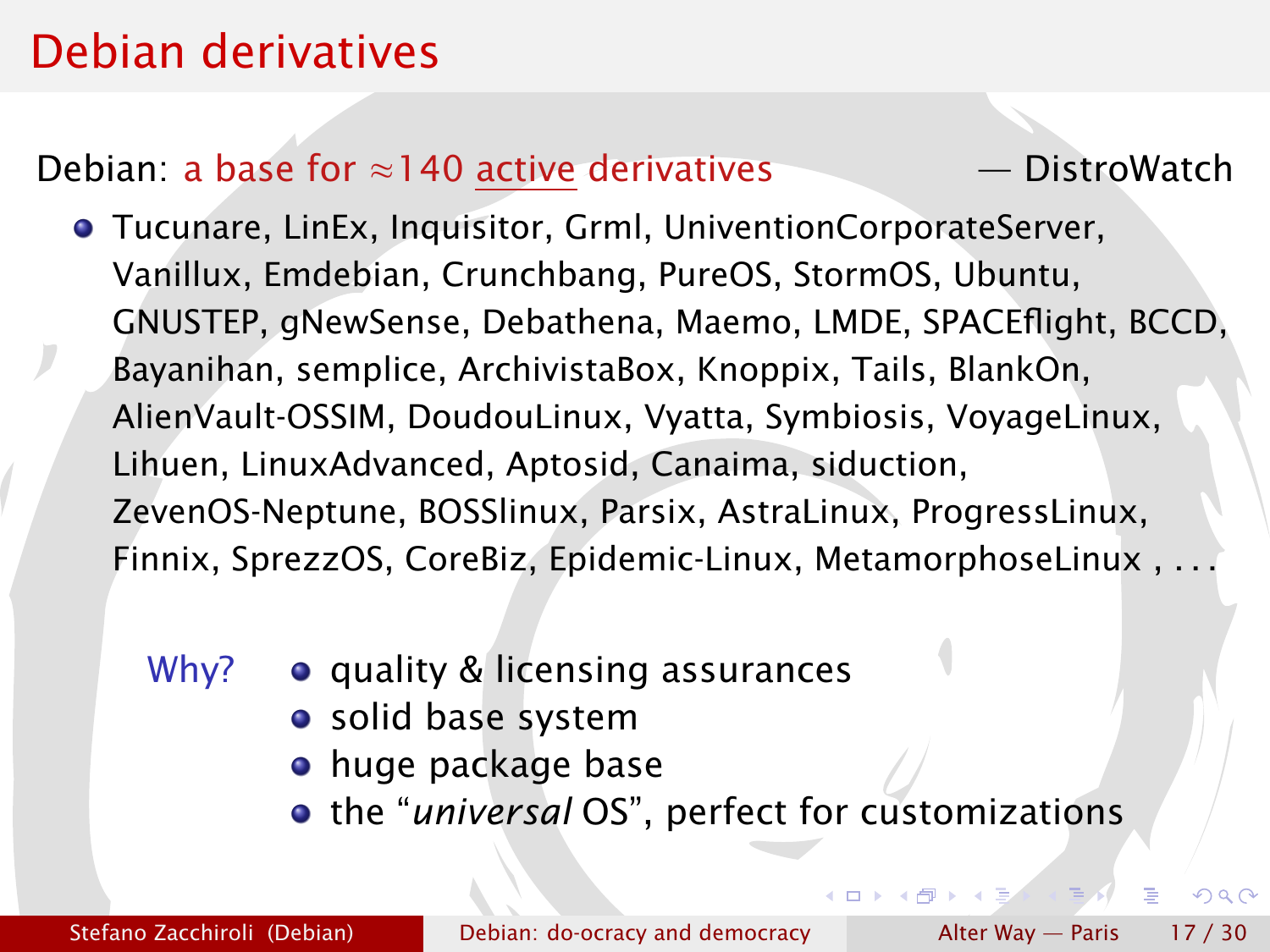## A Debian derivative example: Ubuntu

- started in 2004 by Canonical target: desktop
- **•** Debian derivative
- very popular (15–20x Debian?)
- historical/past correlations
	- main  $\leftrightarrow$  corporate universe ↔ community
	- **hartharhor** heavily customized/forked in main
	- ▶ very close to Debian elsewhere
- sprouting its own derivatives ( $\approx 80$ )
	- *<sup>ñ</sup>* . . . as Debian *transitive* derivatives



 $main +$   $universe$ 

4 m x 4 m x 4 m x

Stefano Zacchiroli (Debian) [Debian: do-ocracy and democracy](#page-0-0) Alter Way — Paris 18 / 30

<span id="page-19-0"></span> $QQ$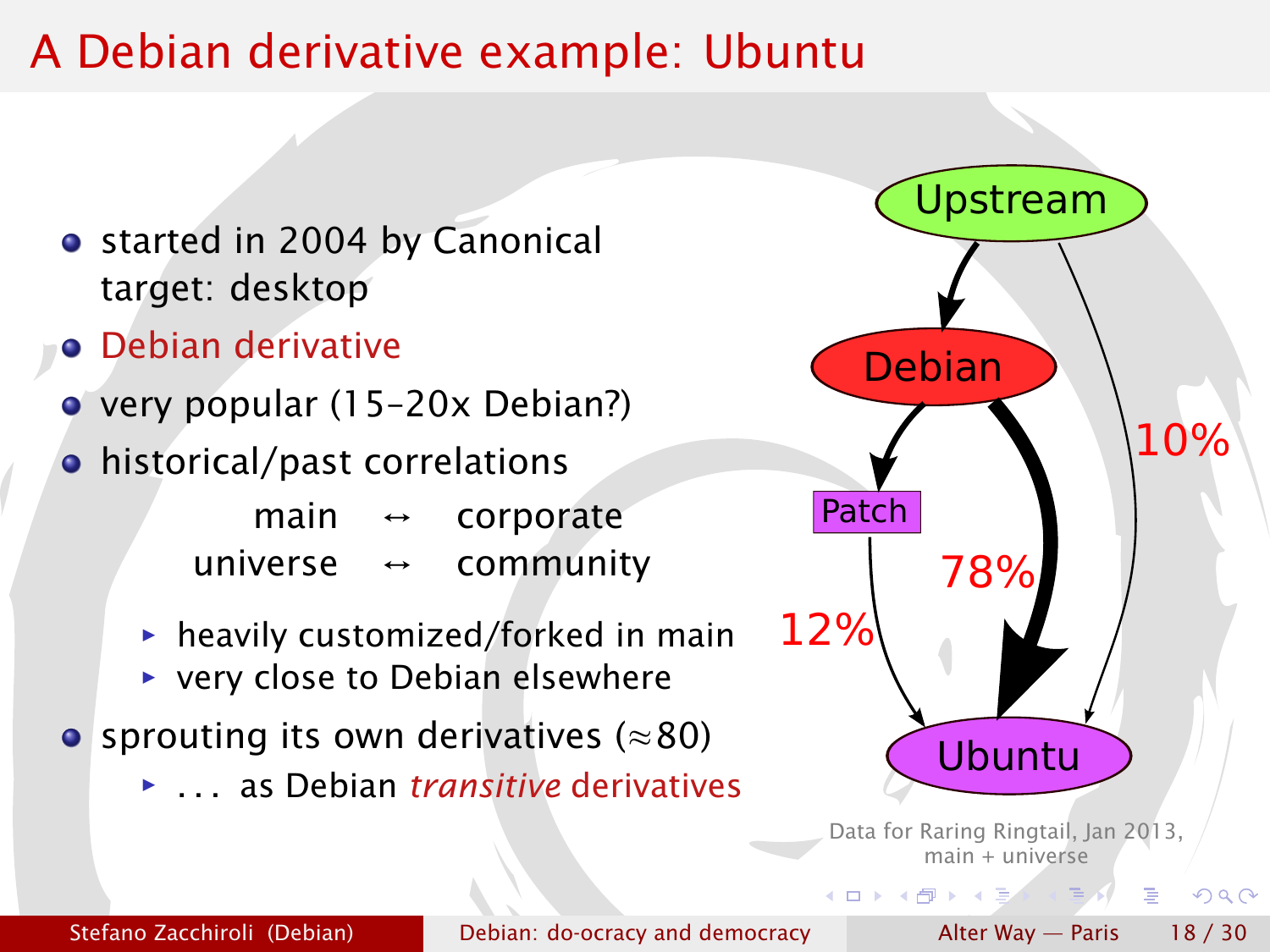### Do you Debian?

Ubuntu appears to be the most customized Debian derivative • other derivatives ⇒ much closer to *pristine* Debian

Tucunare, LinEx, Inquisitor, Grml, UniventionCorporateServer, Vanillux, Emdebian, Crunchbang, PureOS, StormOS, Ubuntu, GNUSTEP, gNewSense, Debathena, Maemo, LMDE, SPACEflight, BCCD, Bayanihan, semplice, ArchivistaBox, Knoppix, Tails, BlankOn, AlienVault-OSSIM, DoudouLinux, Vyatta, Symbiosis, VoyageLinux, Lihuen, LinuxAdvanced, Aptosid, Canaima, siduction, ZevenOS-Neptune, BOSSlinux, Parsix, AstraLinux, ProgressLinux, Finnix, SprezzOS, CoreBiz, Epidemic-Linux, MetamorphoseLinux , Debian, Xubuntu, Linux Mint, Ubuntu Studio, Mythbuntu, ArtistX, Asturix, Peppermint OS, TurnKey Linux, Kubuntu, Caixa Mágica, Lubuntu , . . .

if you are running a Debian (transitive) derivative, chances are you heavily depend on Debian and on its well-being

<span id="page-20-0"></span>*even if yo[ur](#page-19-0) [di](#page-21-0)[s](#page-19-0)[tr](#page-20-0)[o](#page-21-0)[h](#page-16-0)[a](#page-20-0)[s](#page-21-0)[n](#page-15-0)['t](#page-16-0)[t](#page-21-0)[ol](#page-0-0)[d y](#page-31-0)ou*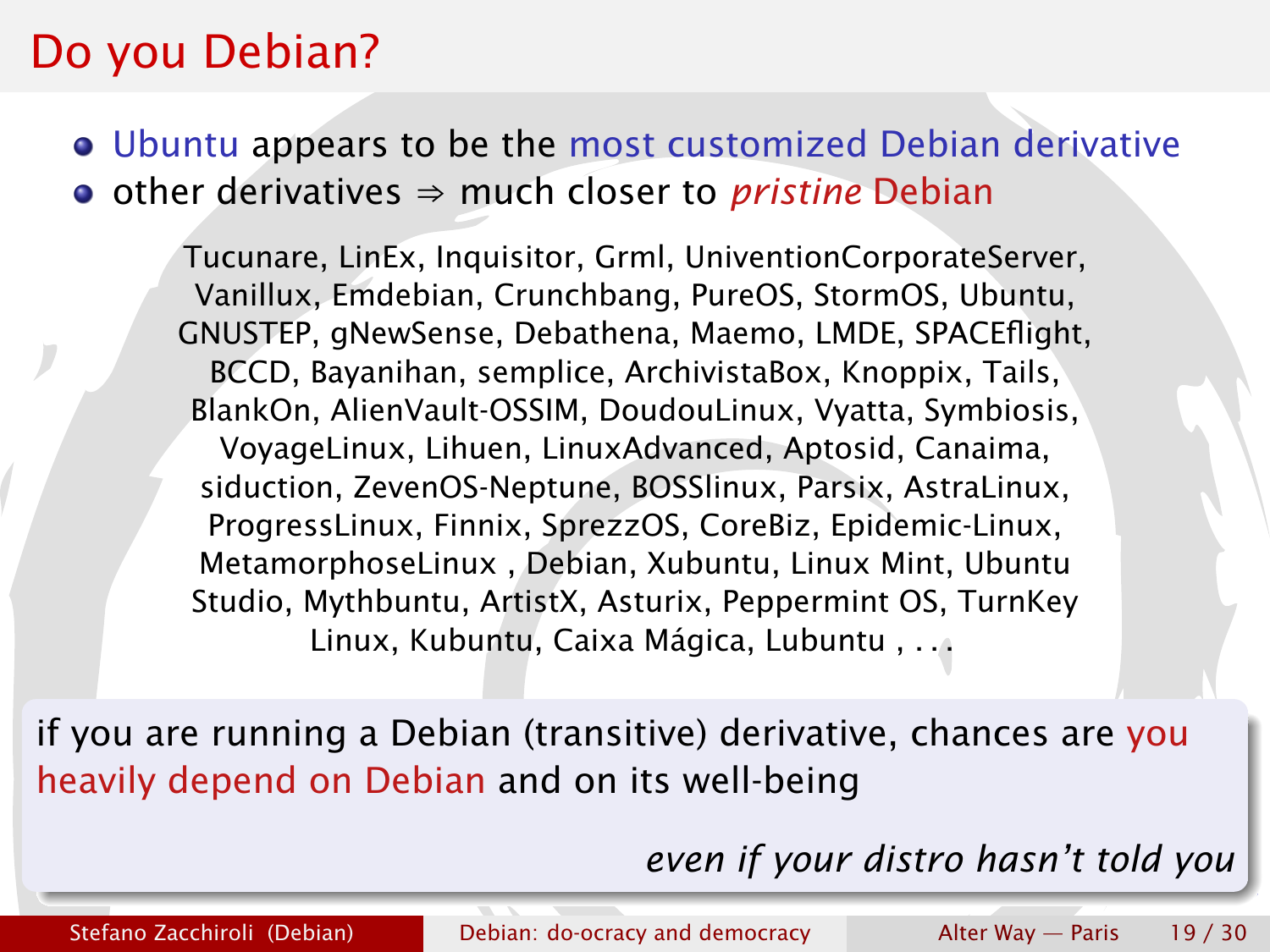## **Outline**

<span id="page-21-0"></span>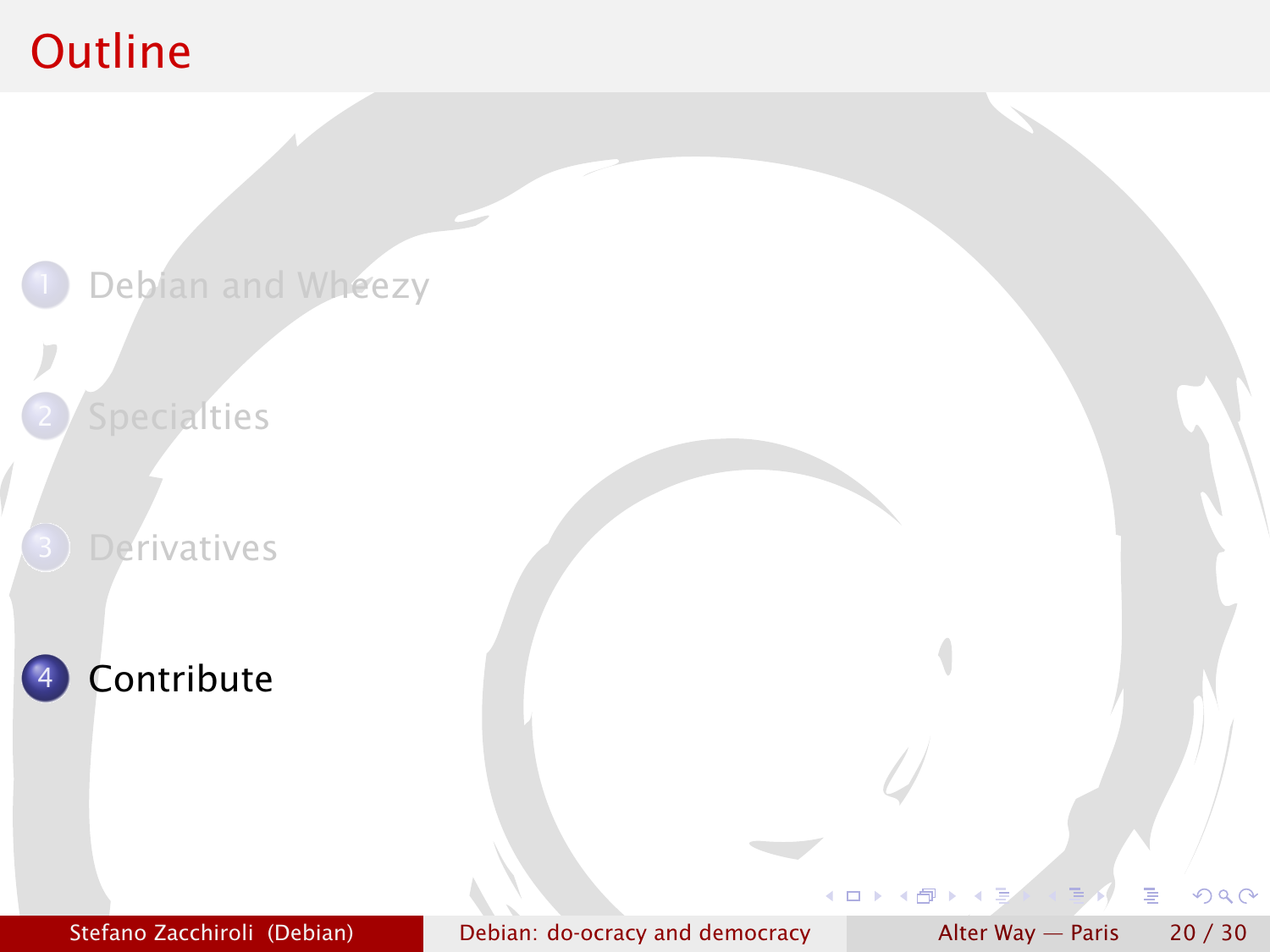## Donate to Debian

even if completely volunteer-driven, Debian needs resources

- hardware for essential services
	- **▶ archive, buildds, devel. machines, ...**
- money for hardware-related services
	- ▶ guarantees, shipments, hosting, . . .
- **money to sponsor developer meetings** 
	- **Follo strengthen the community**
	- **P** get work done

#### **Donations**

- donations: <http://www.debian.org/donations>
- partners program: <http://www.debian.org/partners>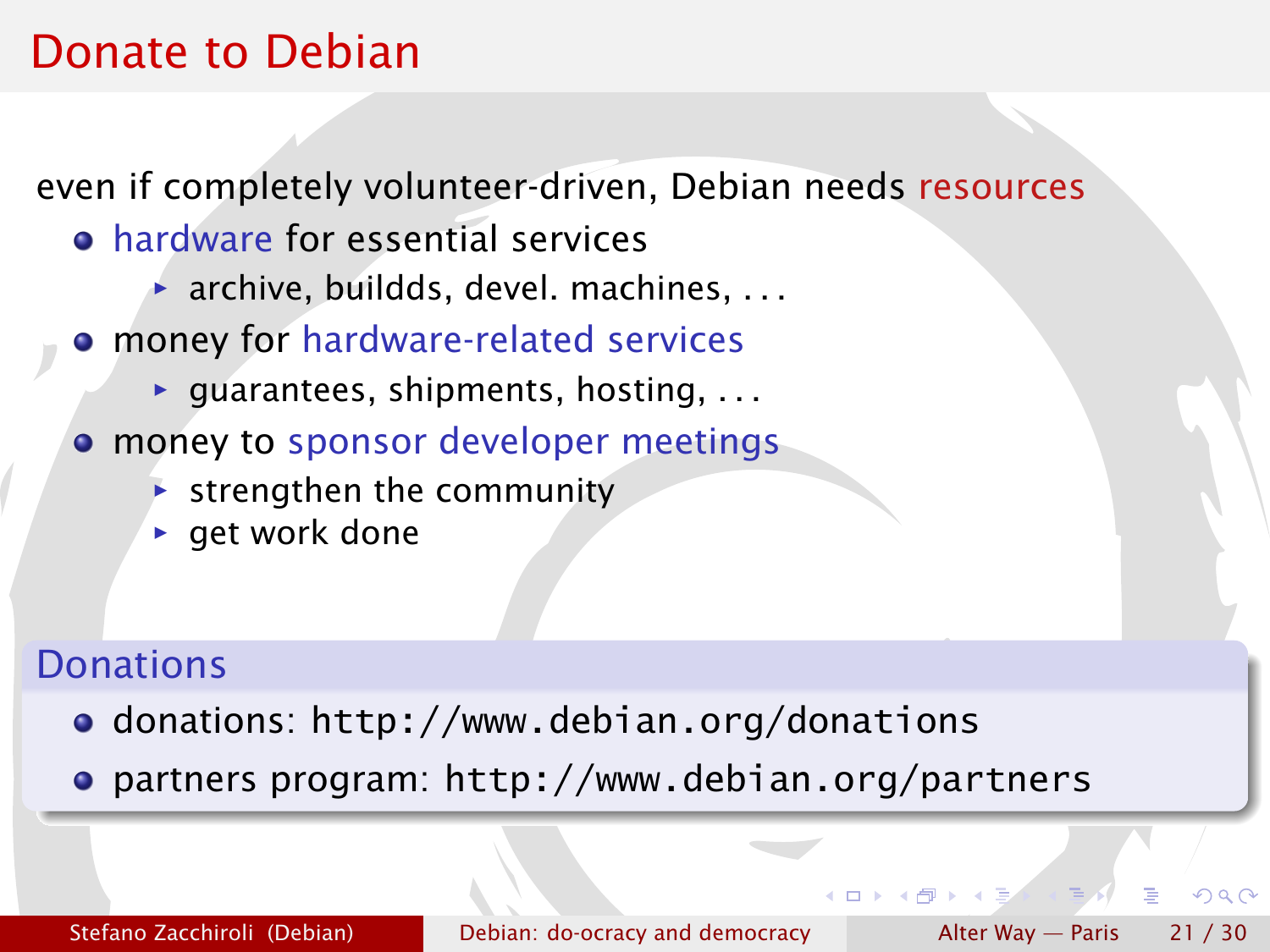## Contributing #1 — using Debian

- $\bullet$  test, report, triage, fix bugs
	- **▶ reportbug on your Debian, <http://bugs.debian.org>**
- 2 monitor packages you care about

**Odobian** dpkg

**▶ subscribe on http://packages.ga.debian.org** 

| deneral                                                                                                                                                                                               | todo                                                                                                                                                                                                                                                                                                                                                                                                                                                                                                                                                                                                                | bugs                                                                                                                                       |
|-------------------------------------------------------------------------------------------------------------------------------------------------------------------------------------------------------|---------------------------------------------------------------------------------------------------------------------------------------------------------------------------------------------------------------------------------------------------------------------------------------------------------------------------------------------------------------------------------------------------------------------------------------------------------------------------------------------------------------------------------------------------------------------------------------------------------------------|--------------------------------------------------------------------------------------------------------------------------------------------|
| source: dpkg (source, admin)<br>version: 1.16.9<br>maint: Doko Developers.<br>Guillem Jover (u), Raphaël<br>Hertzog (u)<br>arch: any all                                                              | . Lintian reports 2 warnings about this package. You should make<br>the package lintlan clean getting rid of them.<br>. Build log checks report 1 warning about this package.<br>The BTS contains patches fixing 16 bugs (29 if counting merged<br>bugs), consider including or untagging them.                                                                                                                                                                                                                                                                                                                     | all @: 412 (542)<br>RC:0<br>I&N: 143 (187)<br>M&W: 265 (351)<br>$F\&P:4$                                                                   |
| std-ver: 3.9.3                                                                                                                                                                                        | news RSS                                                                                                                                                                                                                                                                                                                                                                                                                                                                                                                                                                                                            | links                                                                                                                                      |
| VCS: Git (browse)<br>朣<br>versions a a<br>e e<br>oldstable: 1.14.31<br>stable: 1.15.8.13<br>$+39$<br>stable-bpo: 1.16.9~bpo60<br>固<br>testing: $1.16.9$<br>unstable: 1.16.9                           | · [2012-10-31] dpkg 1.16.9 MIGRATED to testing (Britney)<br>[2012-10-20] Accepted 1.16.9 in unstable (low) (Guillem lover)<br>٠<br>· [2012-09-19] Accepted 1.15.8.13 in stable (low) (Guillem lover)<br>· [2012-08-20] dpkg 1.16.8 MIGRATED to testing (Britney)<br>· [2012-07-21] Accepted 1.16.8 in unstable (low) (Guillem Jover)<br>· [2012-07-02] Accepted 1.16.7 in unstable (low) (Raphaël<br>Hertzog)<br>· [2012-06-30] Accepted 1.16.6 in unstable (low) (Guillem Jover)<br>· [2012-06-30] Accepted 1.16.5 in unstable (low) (Guillem Jover)<br>· [2012-06-28] dokg 1.16.4.3 MIGRATED to testing (Britney) | • homepage<br>· changelog /<br>copyright<br>· buildd: logs,<br>ports<br>· build log<br>checks<br>· debcheck:<br>unstable<br>testing stable |
| binaries<br>• CDKG (335 bugs: 0, 134, 198, 3)<br>· dpkg-dev (102 bugs: 0, 17, 84, 1)<br>Ciselect (99 bugs: 0, 34, 65, 0)<br>· libdpkg-dev (1 bugs: 0, 0, 1, 0)<br>· libdpkg-perl (4 bugs: 0, 1, 3, 0) | · [2012-06-17] Accepted 1.16.4.3 in unstable (low) (Guillem lover)<br>· [2012-06-10] Accepted 1.16.4.2 in unstable (low) (Guillem Jover)<br>· [2012-06-08] Accepted 1.16.4.1 in unstable (low) (Guillem Jover)<br>· [2012-06-08] Accepted 1.16.4 in unstable (low) (Guillem lover)<br>· [2012-05-08] dpkg 1.16.3 MIGRATED to testing (Britney)<br>· [2012-04-27] Accepted 1.16.3 in unstable (low) (Guillem Jover)<br>· [2012-03-30] dokg 1.16.2 MIGRATED to testing (Britney)<br>٠                                                                                                                                 | $\bullet$ lintian (0, 2)<br>· popcon<br>$\bullet$ 110n (67, 71)<br>• debtags<br>· screenshots:<br>1.2<br>· RDF/XML                         |

- **► try to reproduce bug and provide patches**
- **F** (eventually, become co-maintainer)

Stefano Zacchiroli (Debian) [Debian: do-ocracy and democracy](#page-0-0) Alter Way — Paris 22 / 30

 $\alpha$ 

jumn to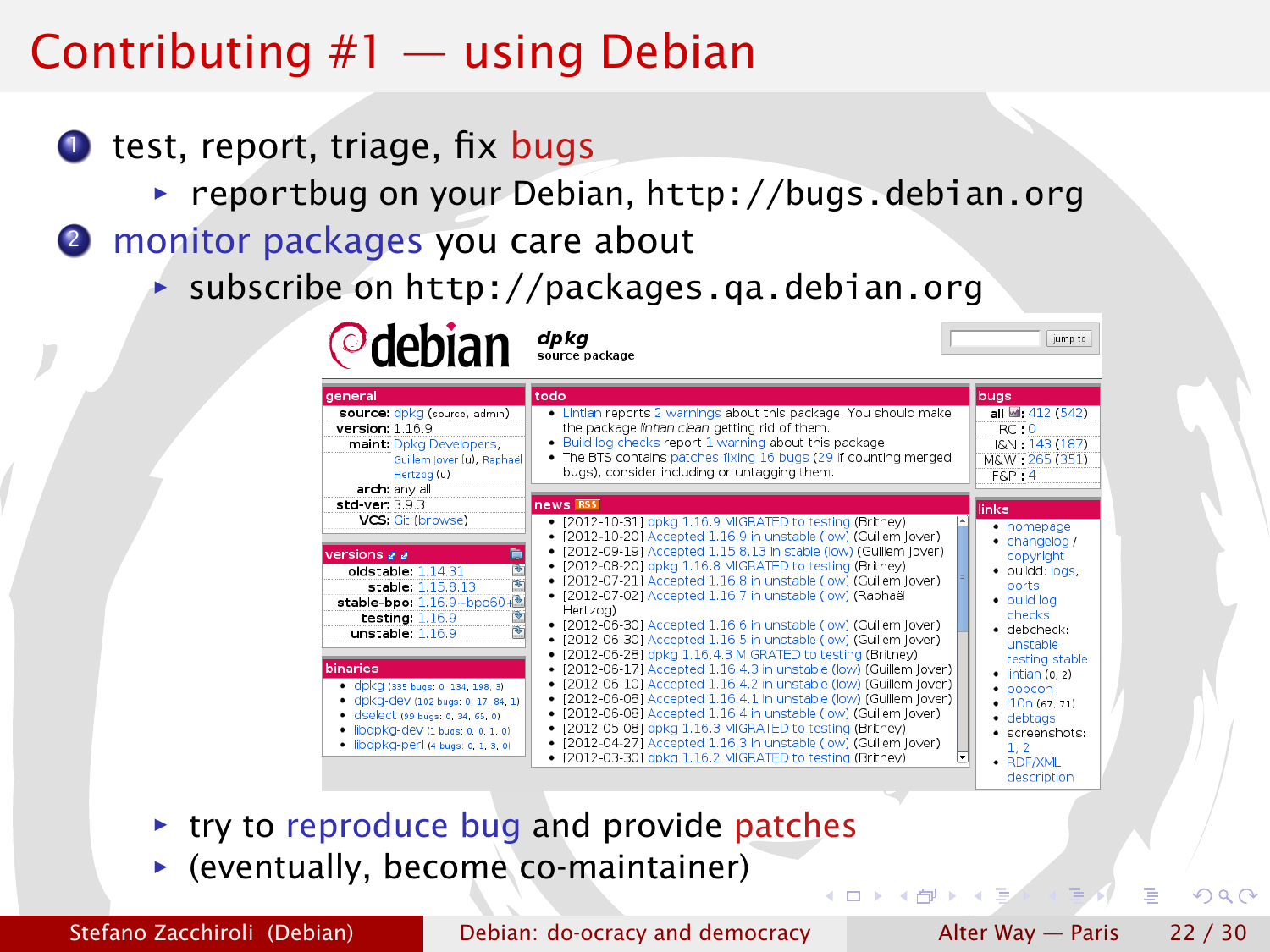## Contributing #2 — adopt orphaned packages

• find the ones you use:

```
apt-get install devscripts ; wnpp-alert
```
**• learn packaging with the Debian packaging tutorial** [http://www.debian.org/doc/manuals/](http://www.debian.org/doc/manuals/packaging-tutorial/packaging-tutorial.en.pdf) [packaging-tutorial/packaging-tutorial.en.pdf](http://www.debian.org/doc/manuals/packaging-tutorial/packaging-tutorial.en.pdf)

or:

#### apt-get install packaging-tutorial

Stefano Zacchiroli (Debian) [Debian: do-ocracy and democracy](#page-0-0) Alter Way — Paris 23 / 30

つQへ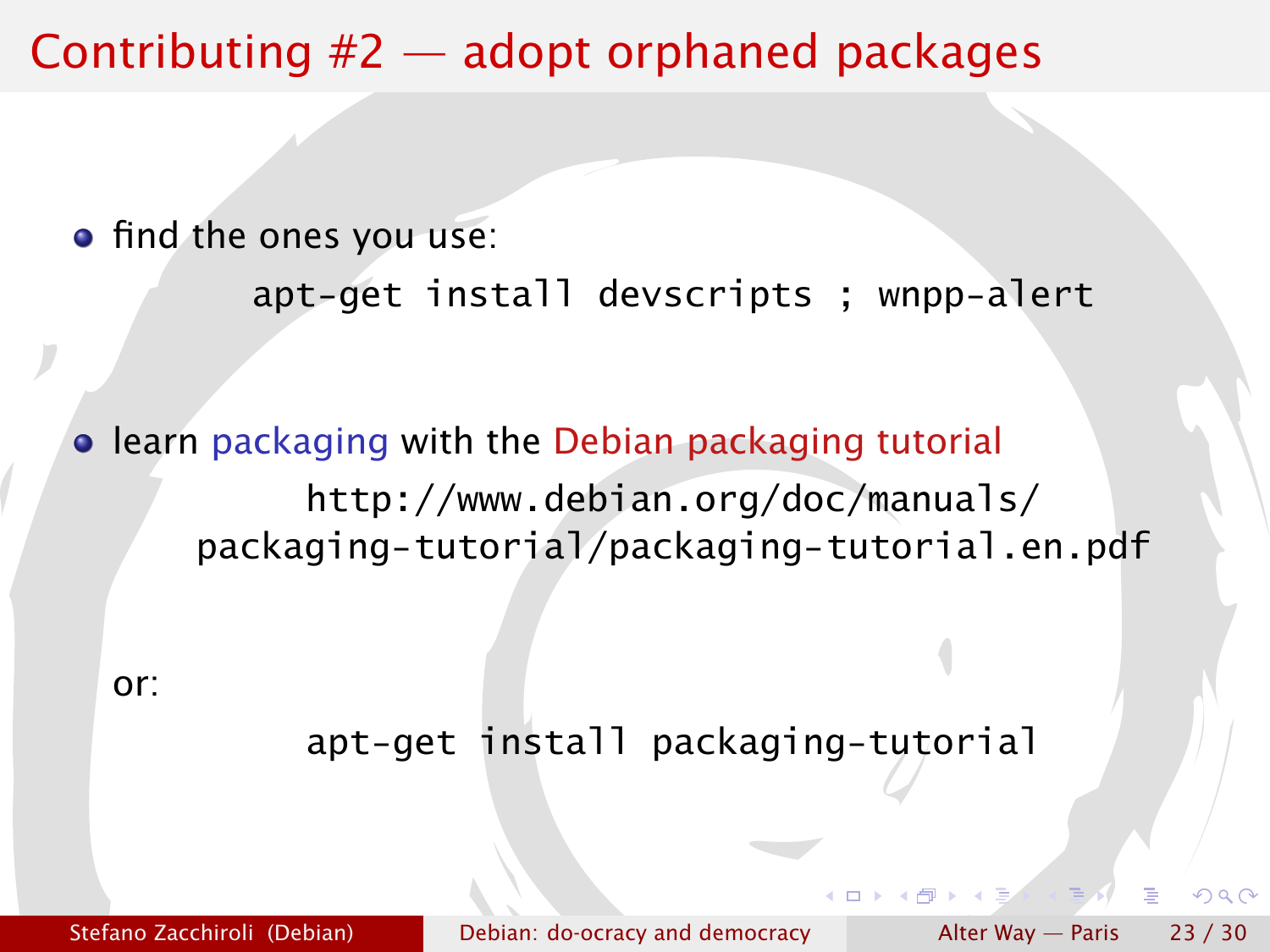## Contributing  $#3$  — join packaging teams

- many teams
- focused on a programming language or on a field of use
	- ▶ Python, Java, Perl, Ruby, OCaml, . . .
	- ▶ Bluetooth, Cloud, Games, Med, Science, VoIP, . . .

excellent way to learn from experienced contributors

[http://wiki.debian.org/Teams#Packaging\\_teams](http://wiki.debian.org/Teams#Packaging_teams)

Stefano Zacchiroli (Debian) [Debian: do-ocracy and democracy](#page-0-0) Alter Way — Paris 24 / 30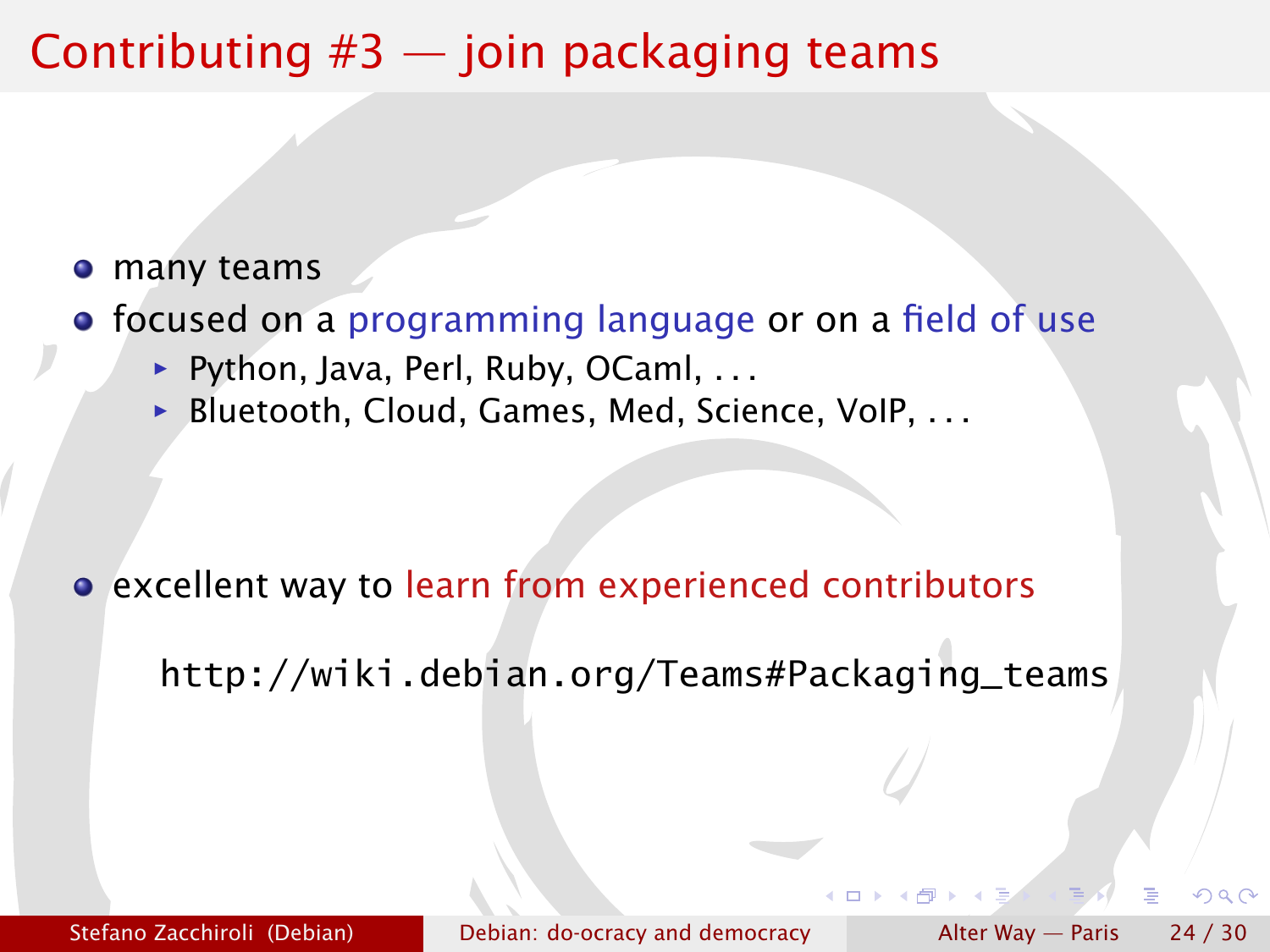## Contributing #4 — hack *on* the Debian infrastructure

- suitable for all programmers
- **o** opportunity
	- **Follow** complex and heterogeneous infrastructure
	- **►** impact on millions of (indirect) users

**•** services provide link to source and setup instructions in page footer, e.g.

*The source code for wanna-build is available as a [Git](git://git.debian.org/mirror/wanna-build.git) [repository](git://git.debian.org/mirror/wanna-build.git) [\(Gitweb\)](http://git.debian.org/?p=mirror/wanna-build.git;a=summary). [. . . ] sbuild and buildd live together in the [sbuild.git repository](git://git.debian.org/buildd-tools/sbuild.git) [\(Gitweb\)](http://git.debian.org/?p=buildd-tools/sbuild.git) in the buildd-tools Alioth project.*

Stefano Zacchiroli (Debian) [Debian: do-ocracy and democracy](#page-0-0) Alter Way — Paris 25 / 30

 $\alpha \alpha$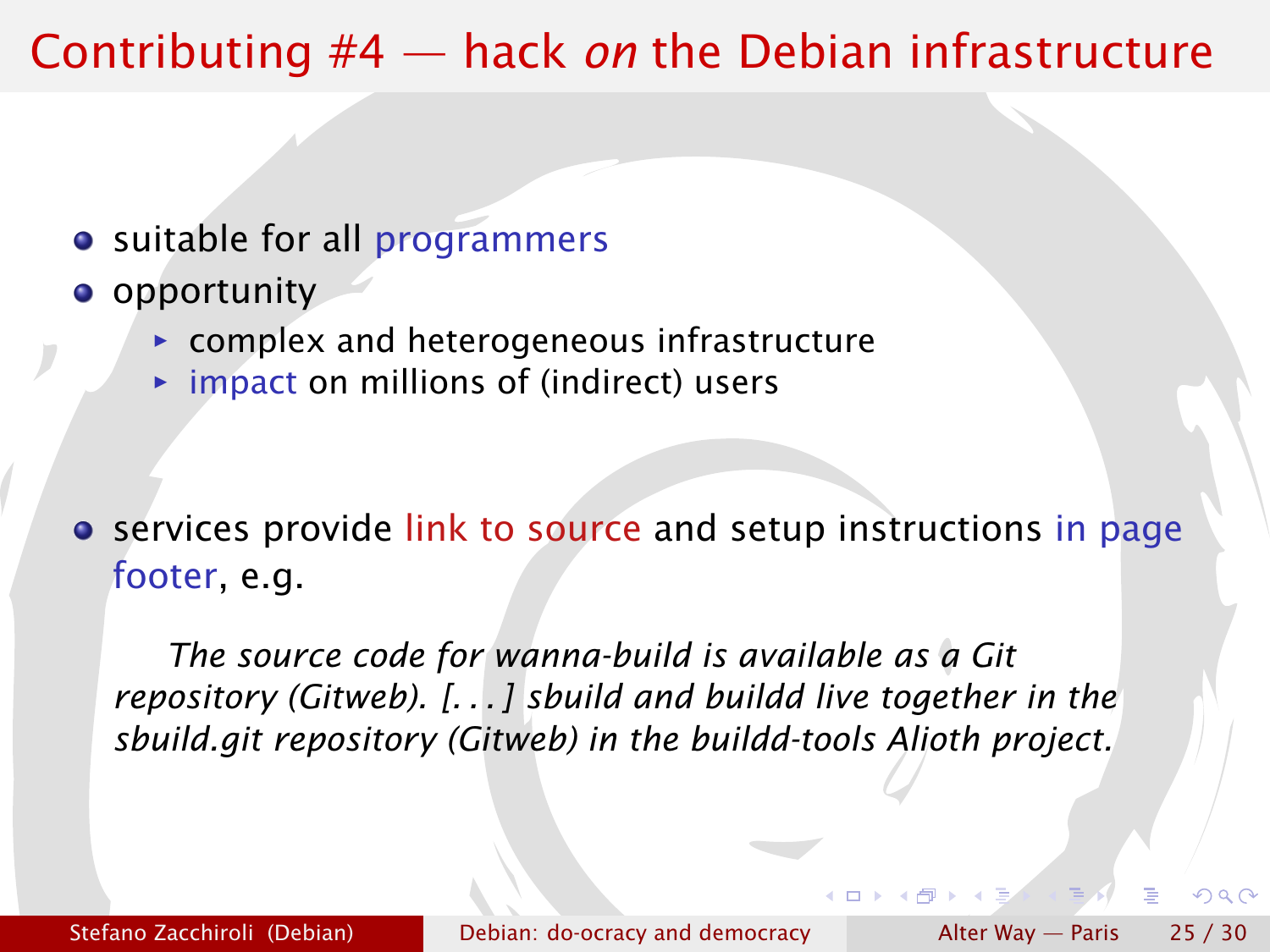## Contributing #5 — work on non-development tasks

- **o** translation
- design (themes, websites)
- communication (newsletters & press releases)
- **•** events (DebConf, mini-DebConf)
- videoteam
- **o** documentation
- **•** accounting
- . . .  $\bullet$

Fundamental activities for the Debian Project to live long and prosper.

#### <http://wiki.debian.org/Teams>

Stefano Zacchiroli (Debian) [Debian: do-ocracy and democracy](#page-0-0) Alter Way — Paris  $26/30$ 

つQへ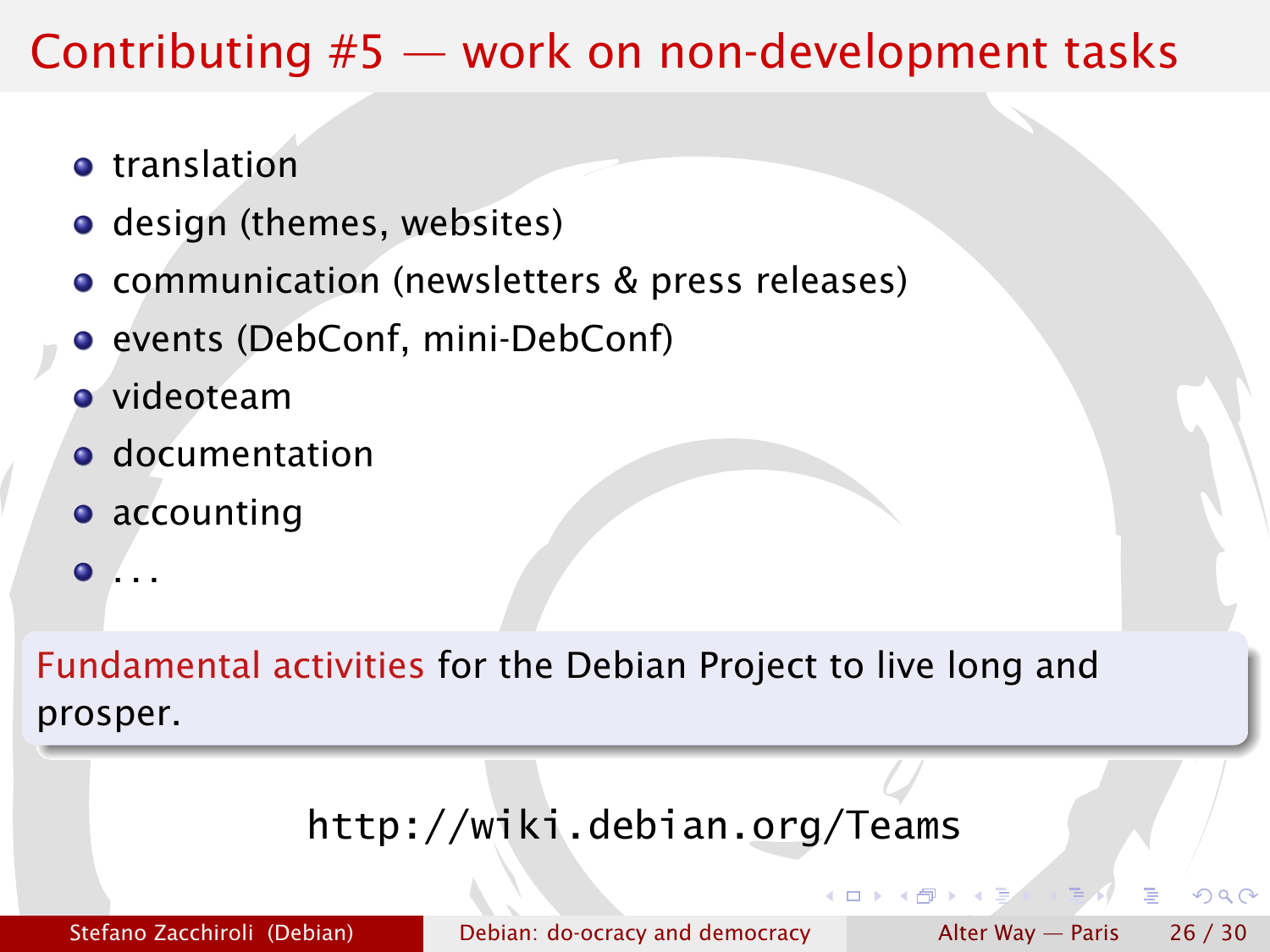# Join Debian

choose your commitment:

package maintainer: maintain packages, via sponsoring Debian Maintainer (DM): upload your own packages

**advocacies required** 

Debian Project Member (DD): become a Debian "citizen"

- *<sup>ñ</sup>* <http://nm.debian.org>
- $\rightarrow$  voting right
- **inc** upload access to the whole archive *for packagers*
- **F** all kinds of contributions equally welcome!

#### Zack's tips for wannabe Debianers

- <sup>1</sup> pick a team: <http://wiki.debian.org/Teams>
- 2 stay on their mailing list and IRC channel
- **3** triage bugs, test patches, etc.
- <sup>4</sup> . . . the rest will come!

4 D F

 $4190$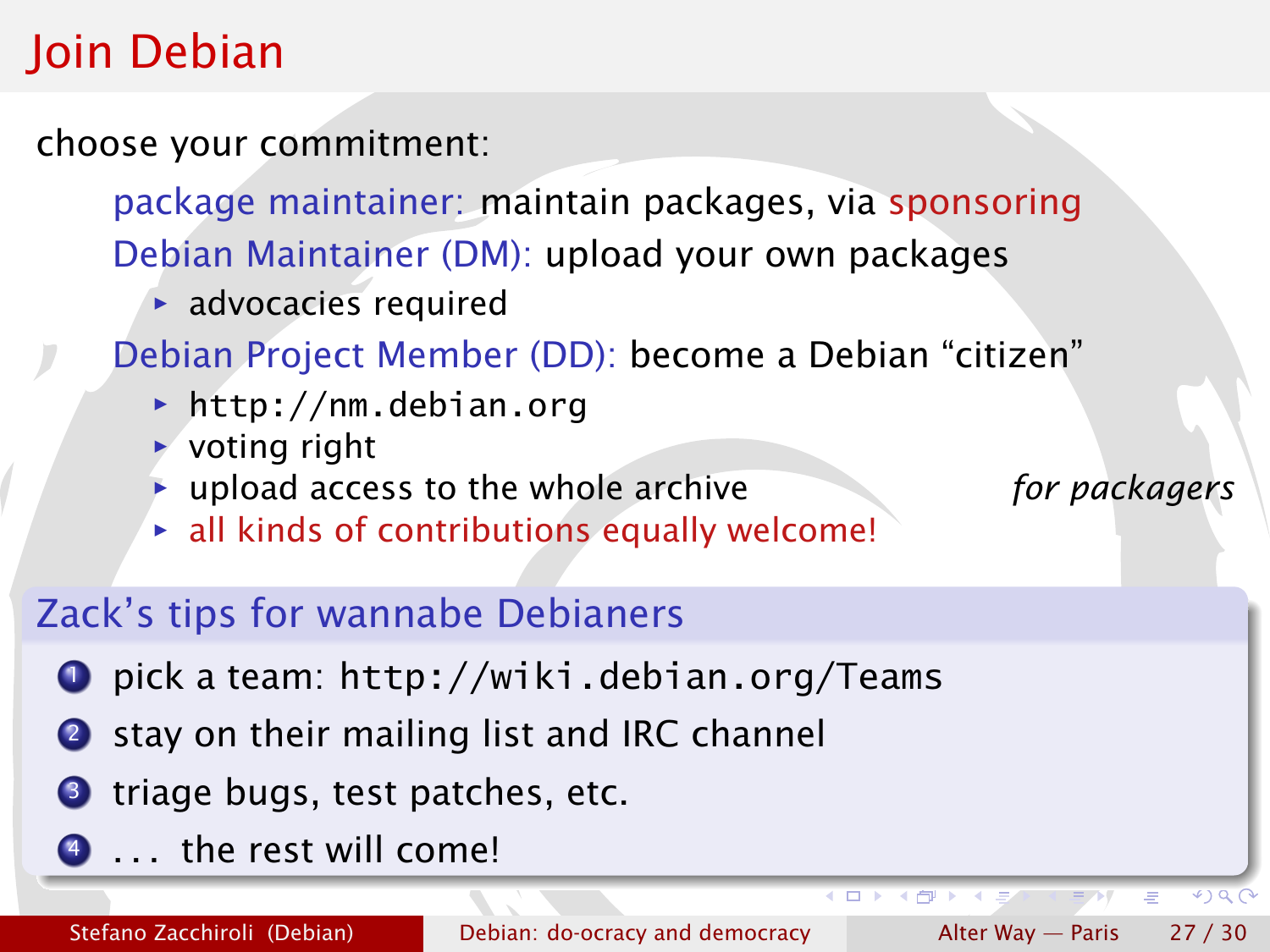## Association Debian France

*L'Association Debian France a pour buts le soutien et la promotion du Projet Debian en France.*

- ≈60 membres
- **a** activités récentes
	- **P** production de goodies (polos, Buff, autocollants, . . . )
	- **Parism organisation mini-DebConf Paris 2012** (150 contributeurs Debian de toute Europe)
	- **Parage Solution Linux 2012 et 2013**

# <http://france.debian.net/>

Stefano Zacchiroli (Debian) [Debian: do-ocracy and democracy](#page-0-0) Alter Way — Paris  $28/30$ 

 $\alpha \sim$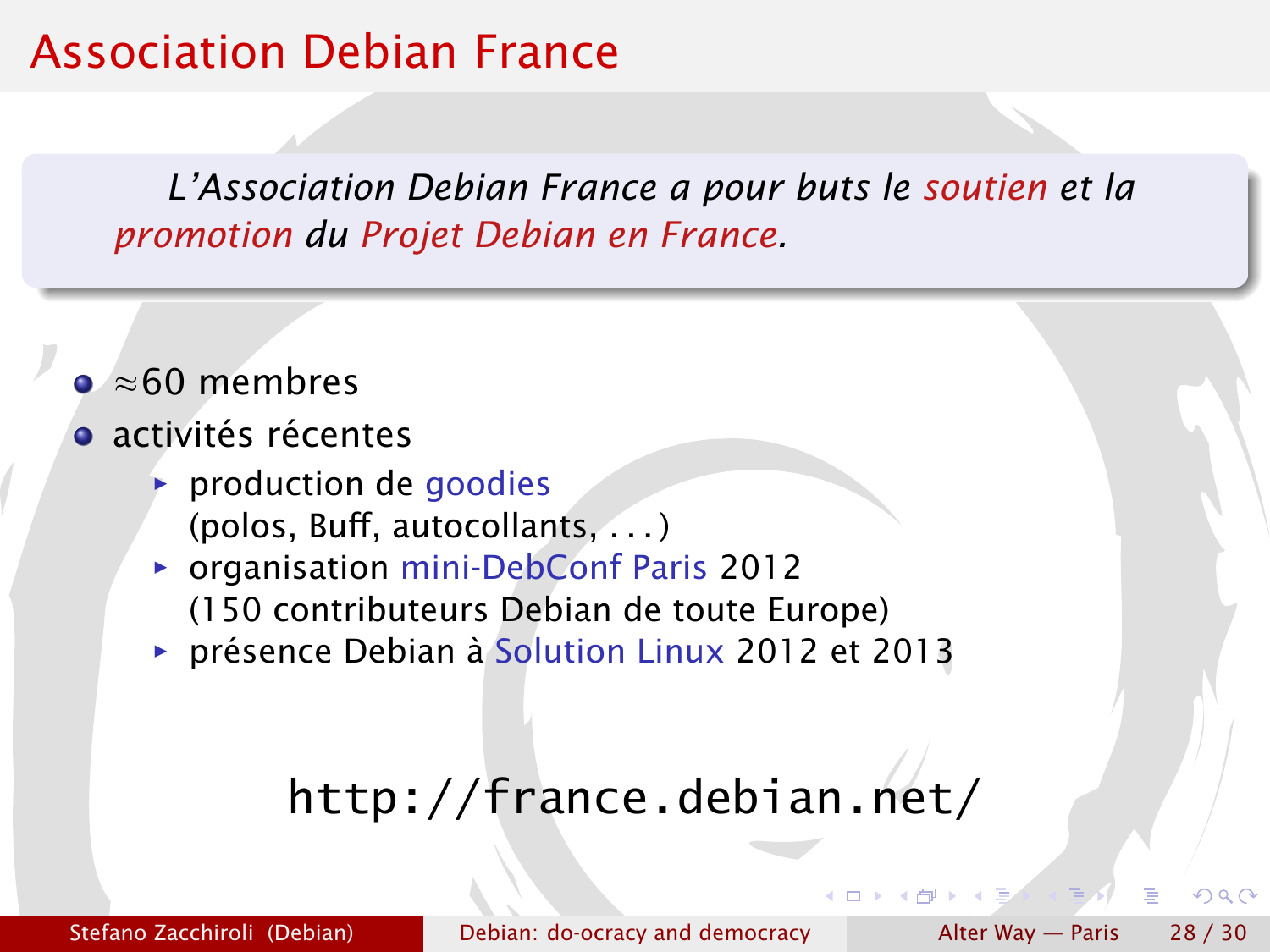## Want to know more?

#### o on the web

- **► <http://www.debian.org>**
- *<sup>ñ</sup>* <http://wiki.debian.org>
- social media: <http://identi.ca/debian>
- mailing lists: <http://lists.debian.org>
- IRC: #debian-\* channels on irc.debian.org

#### ask me!

Stefano Zacchiroli (Debian) [Debian: do-ocracy and democracy](#page-0-0) Alter Way — Paris 29 / 30

 $\alpha \sim$